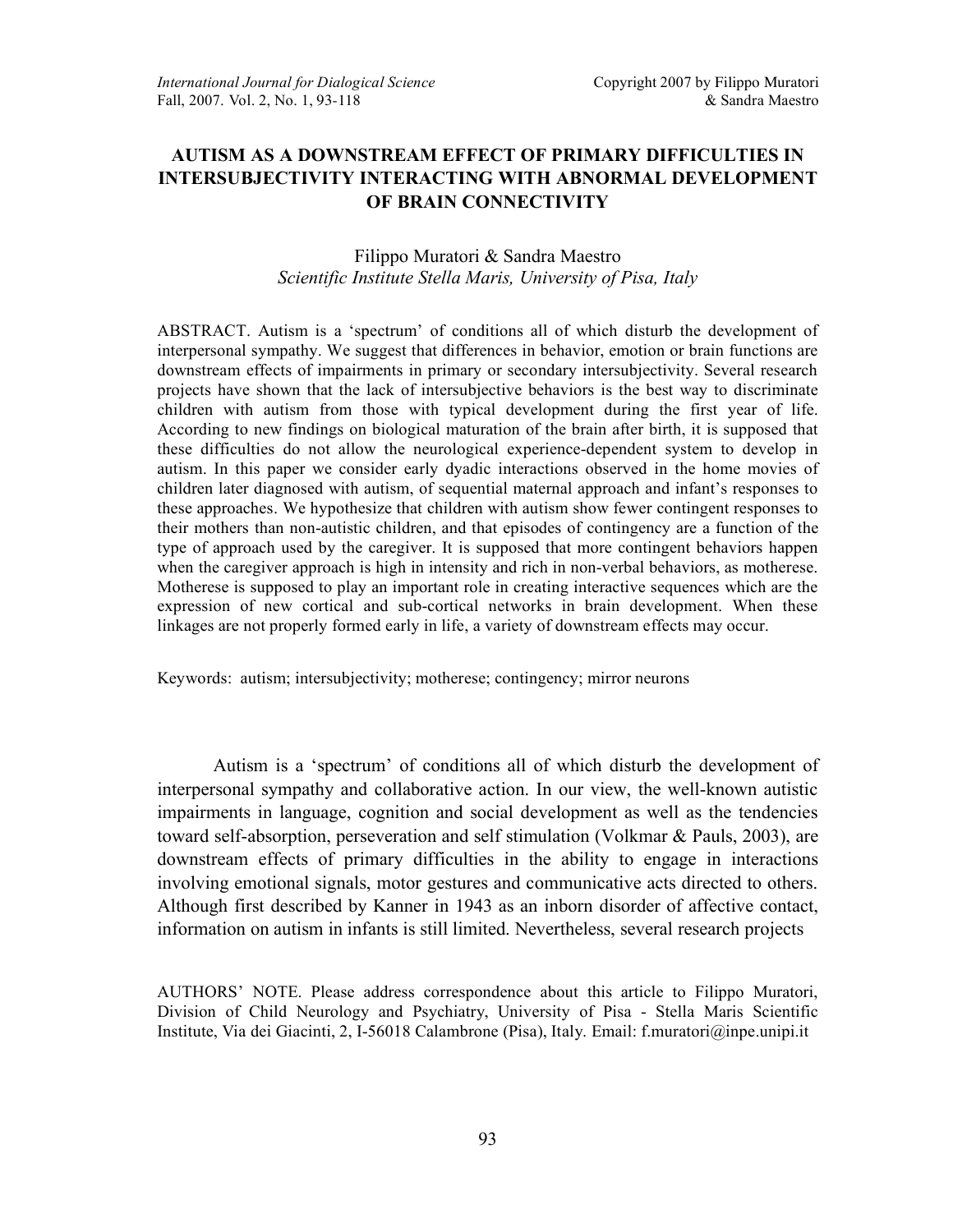based on home movies recorded by parents before diagnosis (see Palomo, Belinchòn & Ozonoff, 2006 for review) and a more recent increase in literature on infants at risk for autism (Zwaigenbaum et al, 2005), have shown that the lack of social abilities are the best way to discriminate children with autism from those with typical development during the first year of life. Different ideas stemming from multiple research now seem to support a theory of autism that is not exclusively based on its secondary deficits. In this paper, we will develop this issue relying both on data that we have gathered from an original research on home movies (see Muratori & Maestro, 2007 for review) and on other biological and theoretical research. Throughout the paper we try to keep in mind the conceptual framework of the dialogical self where others are not simply external, but actually assume, from infancy onwards, a double position: both internal and external (Hermans & Dimaggio, 2004).

## **Theories on Full-blown Autism**

Over the past two decades, different theories of the psychological causes of autism have dominated literature. The theory of mind approach (Baron-Cohen, Leslie & Frith, 1985; Baron-Cohen, 1994) suggests that the underlying cause of autism is impairment of a dedicated mind-reading module, leading to extreme difficulties envisaging the contents of other people's mind. Investigation of the brain bases of this impairment focused on the identification of structural or functional abnormalities within what has been termed 'the social brain' comprising a diverse set of frontal, limbic (amygdala) and temporal lobe circuitry. Other theories have implicated more general information processing deficits (Minshew, Goldstein & Siegel, 1997) or a reduction in the normal tendency to process information in context, labeled as weak central coherence (Frith & Happe, 1994), or poor executive functioning (Ozonoff, Pennington & Rogers, 1991). Moreover, in the attempt to identify the cognitive deficit underlying the myriad of behavioral symptoms seen in autism, other researchers have focused their attention on deficits in imitation (Rogers & Pennington, 1991), impairments in social and affective relations (Hobson, 1993), and impairments in joint social attention (Mundy, 1995).

Each of these theories is a valid description of many aspects of the autistic syndrome but they promote research which too often seems a 'fragmented tapestry stitched from differing analytical threads and theoretical pattern' (Belmonte et al, 2004). Moreover, they describe autism as a consolidated pattern but they are less useful for describing autism at its earlier stages. For example, different authors (Dawson, Munson & Estes, 2002; Yerys et al, 2006) have proposed that the theory of autism based on a primary deficit of executive functions, could be a false notion derived from the knowledge about older children and that it should be considered secondary to an earlier primary deficit of joint attention.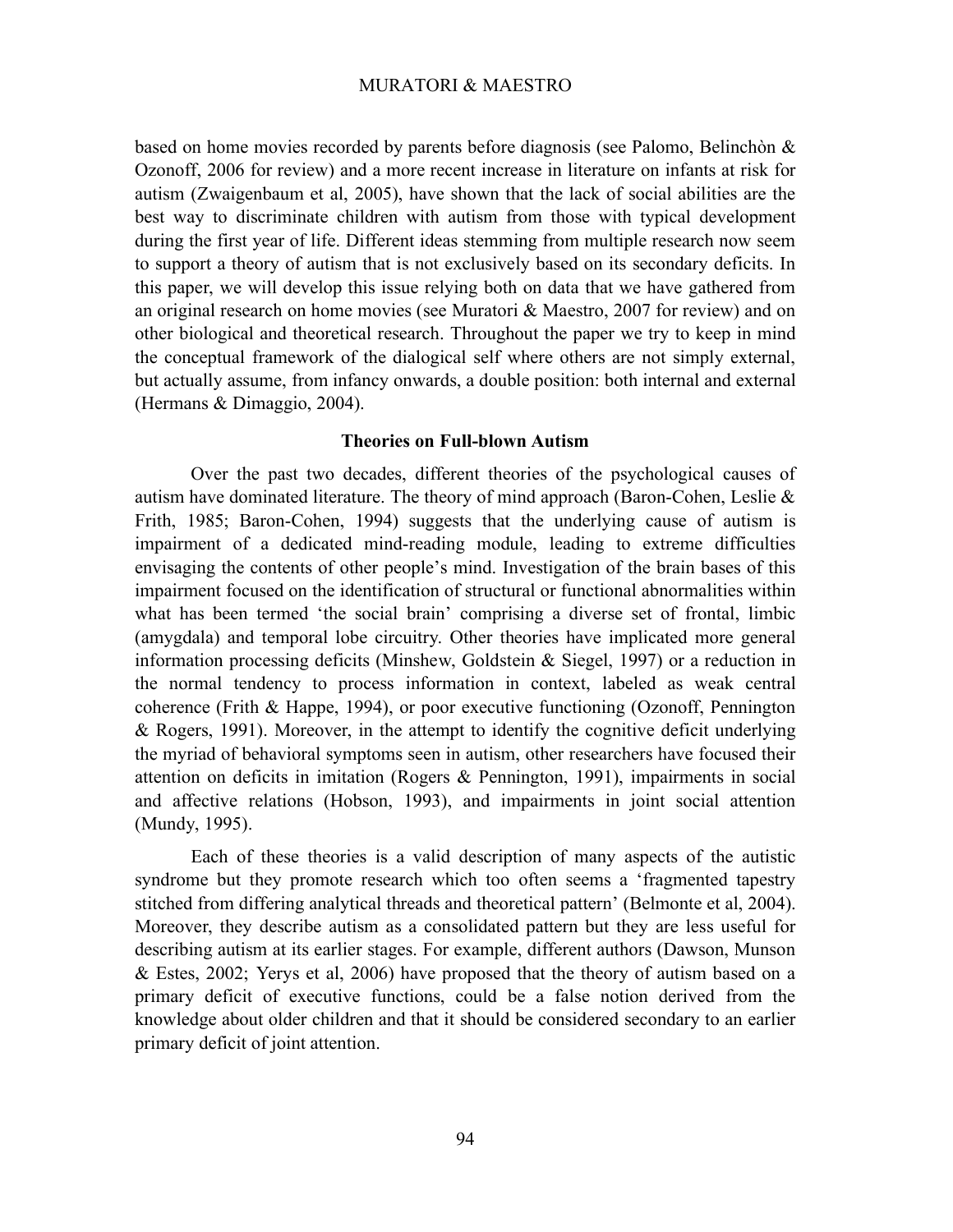#### *Autism as a disconnection disorder*

As we look at the various deficits described in older children, we can begin by asking whether they might stem from a common pathway and whether the nature of autism requires a model which looks beyond discrete brain functions and incorporates identification of disrupted dynamics in processing. Recent attempts at a theoretical synthesis have focused on abnormal neural connectivity, that is by looking at the mechanisms by which information from the outside world is taken in, processed and integrated in the brain (Frith, 2004). There is some disagreement as to whether this abnormality involves a surfeit (Rubenstein & Merzenich, 2003) or a deficit (Just et al, 2004) of connectivity. Most likely, in the autistic brain, there is a high local connectivity (within neural assemblies) which develop in tandem with low long-range connectivity between different functional brain regions (which can be assessed in terms of the extent to which variations over time in one brain region are correlated with activity in another brain region), perhaps as a consequence of widespread alterations in programmed cell death, cell migration and in synapse elimination and/or formation (Courchesne & Pierce, 2005b). The result is a failure of the orchestration of the balance between excitation and inhibition which usually determines the successful co-ordination of the transient coupling between local and distant assemblies.

This model of distorted information transfer as a consequence of local overconnectivity and long-range under-connectivity has been described by Belmonte et al (2004) as follows. In an over-connected network, sensory inputs should evoke abnormally large activation for attended and unattended stimuli alike, giving rise within sensory regions to an overall increase in activation but a reduction in the selectivity of this activation, and potentially incurring a high load at later stages of perceptual processing as distractors are differentiated from targets. Conversely, brain regions subserving integrative functions will be cut off from their normal inputs and should therefore manifest reductions in activation and in functional correlation with sensory regions.

The link between disorders of sensory regulation and autistic disorders is of particular interest in light of recent works by Casanova (Casanova et al, 2002) on the specific minicolumnar pathology in some prefrontal and temporal areas of autistic subjects. Based on necropsy findings showing more numerous, smaller and less compact cell columns in brains of autistic patients, Casanova argued that at the basis of autism there is a disorder of the arousal-modulating systems of the brain. According to this theory, infants with autism might experience a chronic state of over-arousal and exhibit abnormal behaviors to diminish it. This arousal theory is of interest because it is consistent with a reduction of inhibitory interneuronal activity, which would affect the ability to discriminate between competing types of sensory information.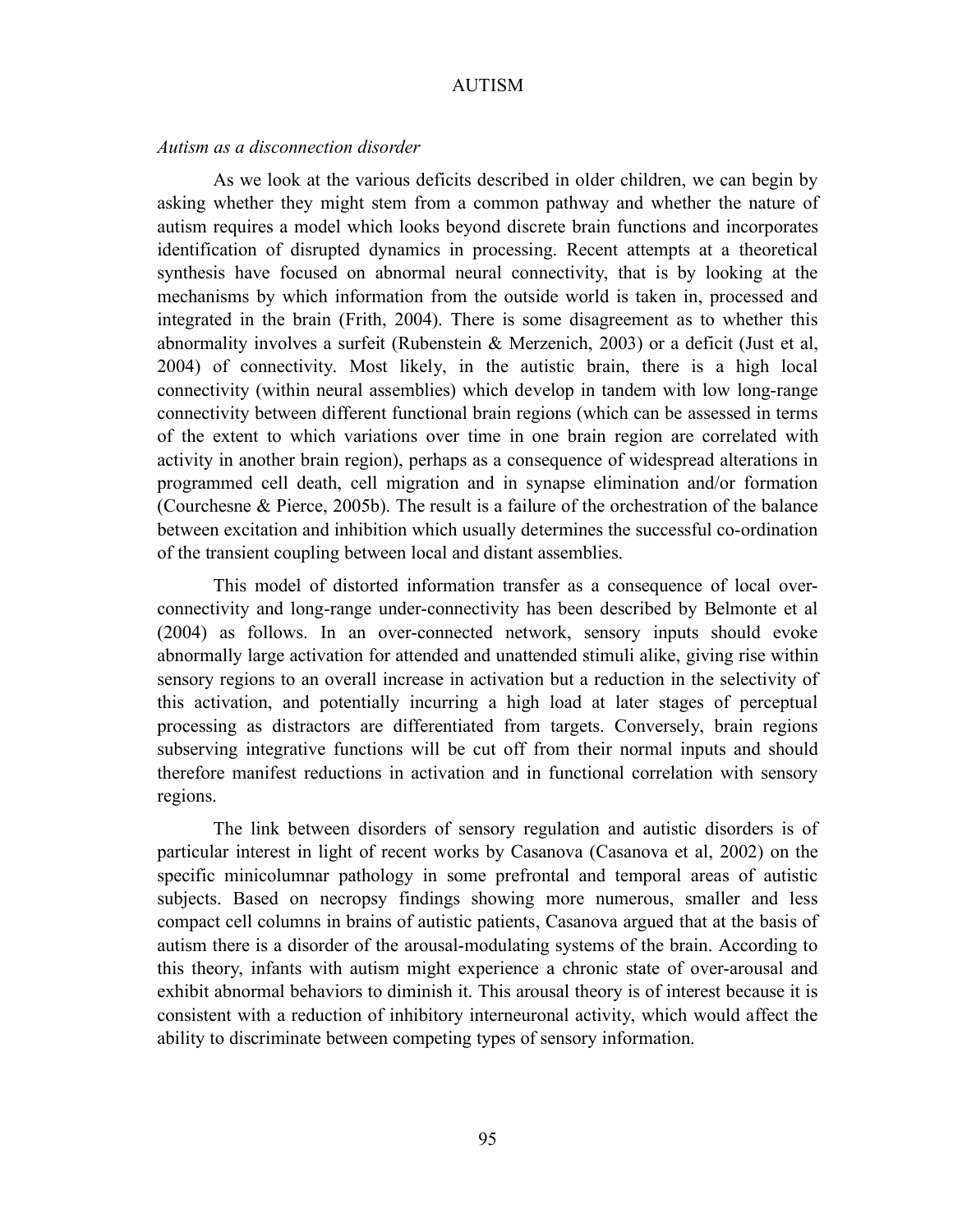Evidence now supports the idea that this local connectivity disturbance prevents the developmental formation of neural circuitry in frontal, temporal and cerebellar cortices that is essential for high-order social, emotional and cognitive functions (Courchesne & Pierce, 2005a; Courchesne & Pierce, 2005b). The reason that it is not until the third year of life before it is realized that a toddler has autism, is because these frontal, temporal and cerebellar circuits normally have a late and protracted development and do not normally come on line until the second and third year of life.

# *Towards a non-static view of early autism*

Such evidence of an underlying abnormal neural connectivity suggests a dynamic view of early autism. In fact, connectivity patterns and defects change with development and they are both genetically-based and experience-dependent. This dynamic view of early autism is well represented by Mundy's hypothesis (Mundy & Crawson, 1997; Mundy & Neal, 2001) that autism has its roots in an Initial Pathological Process which only later leads to the secondary neurological disorder. This hypothesis suggests that autism reflects an ongoing dysfunction in a complex cortical-subcortical network, which is, however, partially modifiable through early treatment. It is also based on the fact that, at this early age, brain connections are growing rapidly through the first interactions and that the beneficial impact of intervention increases as a result of early neuroplasticity and of early experiences in shaping brain connections. In fact, the well-known increase in brain size, from birth to age 1, is due primarily to an increase in the number and the complexity of neuronal processes rather than to an increase in the total number of neurons.

The idea of an initial – not rigid – pathological process is also congruent with the early preautistic status as it emerges from the research on home movies. In fact this research has confronted, us and other researchers, with infants with a feeble symptomatic organization and in whom the autistic disorder is organizing around fluctuating deficits in intersubjective skills (Maestro et al, 1999; Maestro et al, 2001). Babies who have become autistic can look and smile at others, they can look back during protoconversation, can have eye contact and warm connections with others. The fact that infants later diagnosed with autism display some of these basic social behaviors once in a while during the first year of life could be the reason for the difficulty at this age to detect a disturbance by parents, and to make diagnosis by clinicians. In fact, parents, and especially clinicians, are prone to think that these single social behaviors will easily become more frequent and develop into more complex and collaborative interactions. Home movies research has also shown that these behaviors are less frequent than in typical babies and that they need to be provoked by others in order to surface. This means that infants with autism are able to respond when actively stimulated by their caregivers in the protoconversation situation, but only rarely do they take the initiative to provoke joyful reactions in others. In other words, there is a lack of an endogenous drive for other persons in the same way that typical infants who usually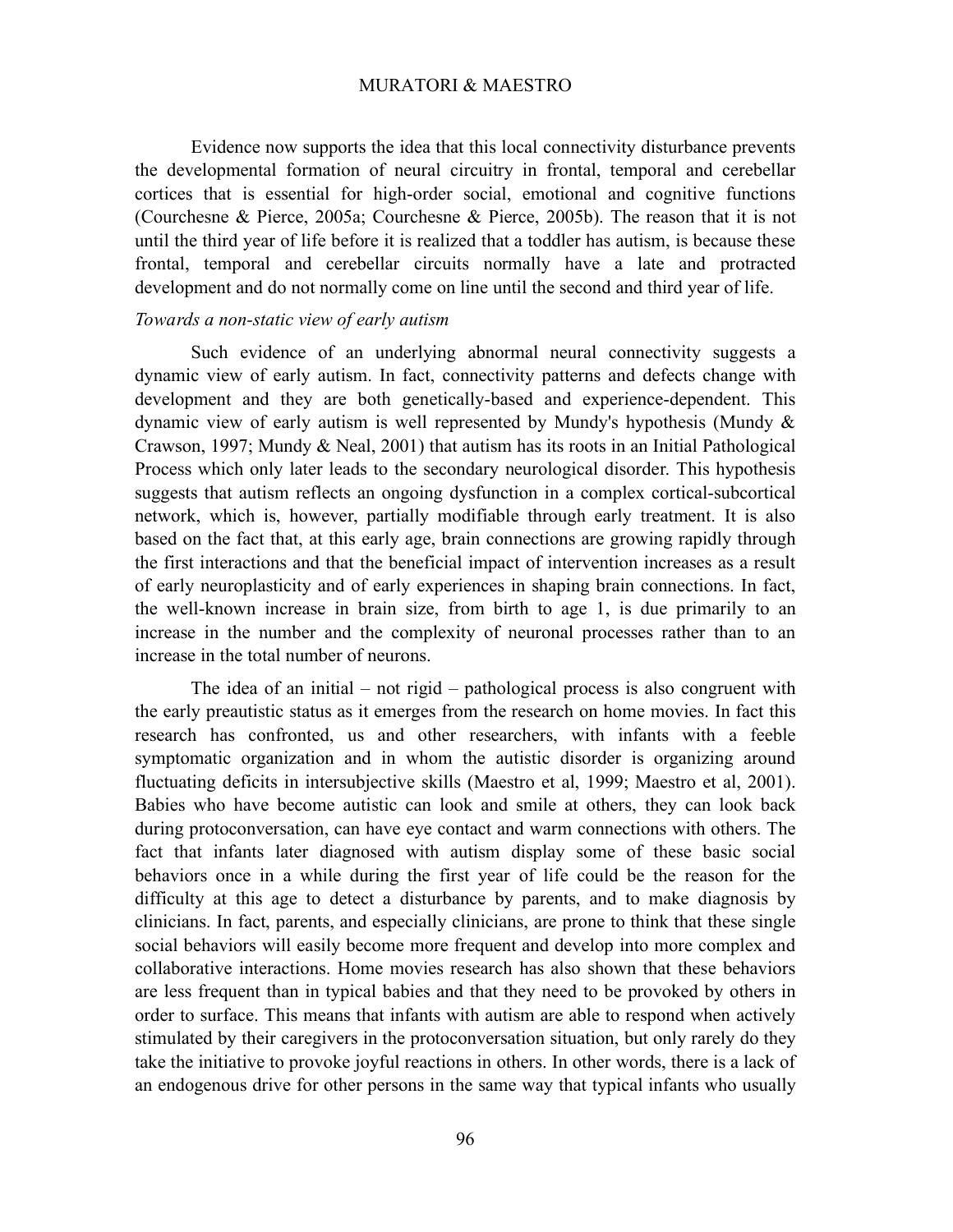seek others (for example they strive to be looked at by their mother) while the other is not stimulating them. Therefore, we suggest that our home movies finding - of infants with autism who can sometimes be engaged but always with no (or weak) intentionality - could be the expression of a very early lack of the desire to share experiences, activities, and feelings with other persons.

This lack of desire can be described, according to Nagy and Molnar (2005), as a lack of the drive to provoke other persons. These authors have demonstrated, through an elegant experiment, that even newborns are not only able to imitate but they are also able to initiate an action (i.e. tongue protrusion or finger movement) apparently seeking a response from the adult: they conclude that initiation (or provocation – 'Homo Imitans or Homo Provocans' is the title of the paper) is present from the very beginning of human life as an essential component of subjectivity and of motivational processes. What we want to underline here is that intentionality and provocation are key items when observing, at the very beginning, the development of the dialogical self which represents the motivational substrate for the development of brain connectivity. To conclude we hypothesize that classic autism could be the final step of a primary disorder of dialogical self which does not allow simple social behaviors to develop into dialogical competencies, so that also simple social behaviors, which can be present during the first year of life, subsequently tend to disappear. In the following sections we will compare this dynamic view of early autism with different research which may help to clear up the mystery of the core deficit in autism.

## *The Affect Diathesis Hypothesis*

Studying frequencies of simple social behaviors, instead of just their presence or absence, has widened our research towards the understanding of the core difficulties of infants with autism to transform simple social behaviors into a series of successively more complex interpersonal relationships. This transition from one state to another includes the implementation of emotional and exciting interactions that are not hardwired into our brains. It seems that early simple social behaviors are expectant for those learning interactions to develop. Humans spontaneously intensify these types of critical emotional interactions in the second half of the first year of life and during most of the second year. Gergely (personal communication, 2005) has called markedness the specific ability of the caregiver to underline emotions during these interactions. Marking is typically achieved by caregivers through the production of an exaggerated version of the realistic human expression, and this exaggeration allows the infant to know that the affect-reflective emotion expression refers to his/her own state and not to that of the parent. Gergely (personal communication, 2005) has proposed that mothers are instinctually driven to saliently mark their affect-mirroring displays to make them perceptually differentiable from their realistic emotion expressions. Through these emotional interactions, brain connections improve and the experience-expectant areas of the brain can develop; at the same time the infant can anchor the marked mirroring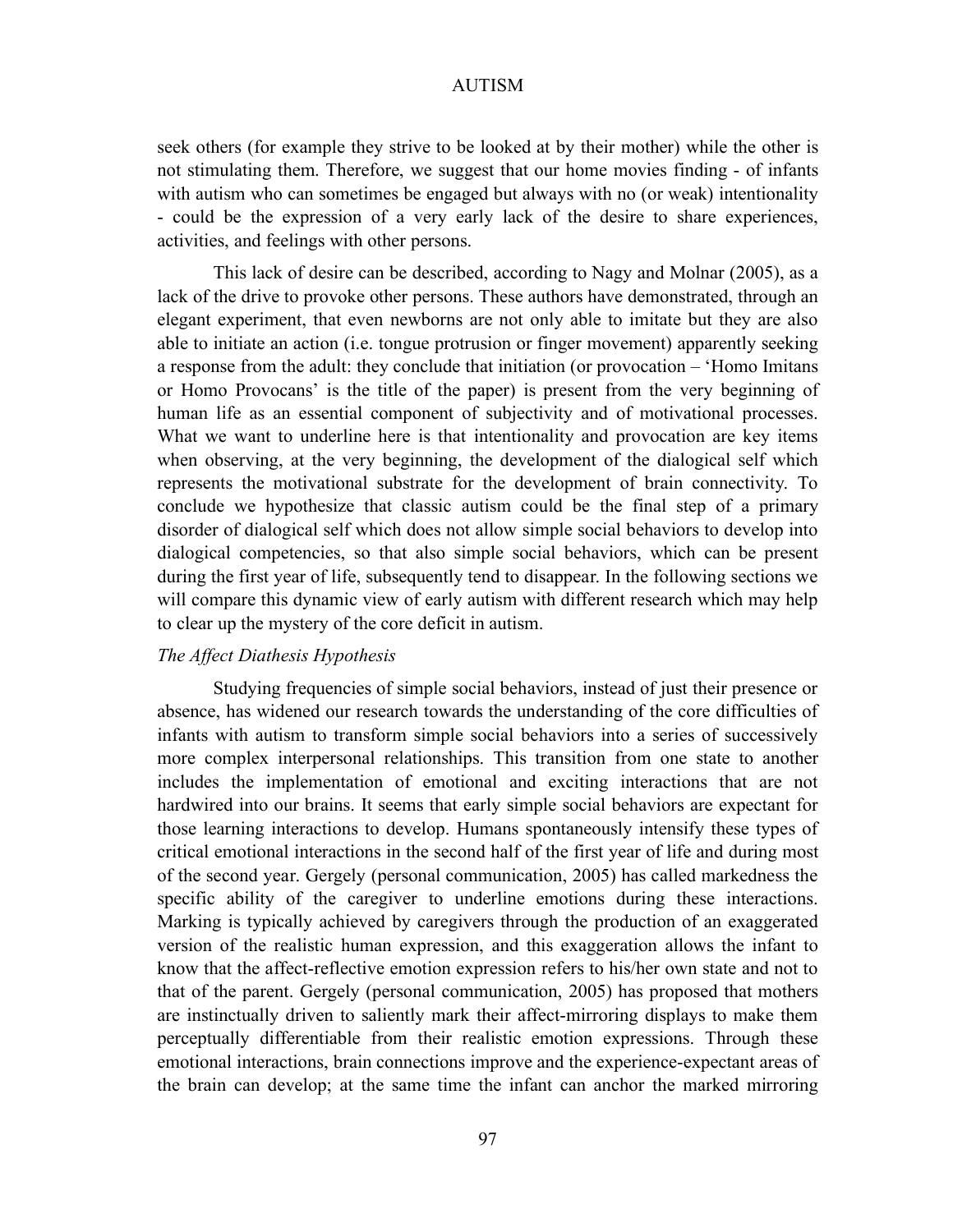stimulus as expressing both his/her own self-state and self- and other-awareness inside a primitive dialogical self. We will see how this idea is not far from the primitive 'wecentric' space described by Gallese (2006) as a shared space that comes before the constitution of a full-blown self-conscious subject.

Markedness is also frequently suggested as a key method for early interventions in autism where the caregiver must intensify imitations, playful back-and-forth smiles and vocalizations in front of the infant to draw his/her emotion out. In the home movies we have observed how during these interactions the infant, through the various marked repetitions of social behaviors, can learn how to use correctly his/her basic competencies inside a more complex interpersonal relationship.

Among the approaches to autism involving a model based on the disturbances of connections and on their expansion through emotional interactions, the Developmental, Individual Differences, Relationship Based (DIR) model (also called 'Floortime Approach') has to be considered (Greenspan & Wieder, 1998; Greenspan & Wieder, 2006). It is a kind of treatment that underlines the importance of identifying the individual differences in the modality of sensory and motor information processing; and the kind of interactions that the child establishes with others. The core of this treatment is the strengthening of vivid interactive modalities appropriate for the child's specific difficulties in information processing and the establishment of more two-way circuits of communication. The theory underlying this approach is that autistic syndrome stems from the infant's inability to connect emotions or intent to motor planning and sequencing; it is hypothesized that the lack of this critical process, that is the connection between emotions and actions, leads to the symptoms usually seen in older children with autism.

Greenspan (1998) has labeled this hypothesis that explores the connection between affect, motor planning and sequencing, as well as other processing capacities, the Affect Diathesis Hypothesis. In this model a number of stages through which the sensory-affect-motor connections progress is described and it is proposed that what later looks like a primary biological defect may be a part of a dynamic process through which the child's lack of emotional interactions intensify specific early biological processing problems of sensory information. It is hypothesized that strengthening these interactions could be especially helpful in the development of brain connections in these children; as hightened affects are connected to simple motor actions, infants can become more purposeful and they can establish the capacity to carve the self and the other (or subject and object) out of the dialogical space.

# *The second semester of life as a critical period for infant development*

The 9-12 months of age is of crucial importance for typical and autism development (Baranek, 1999). Prior to 6-9 months the infant is only able to engage with an object or with a person; he/she can alternate attention between objects (for example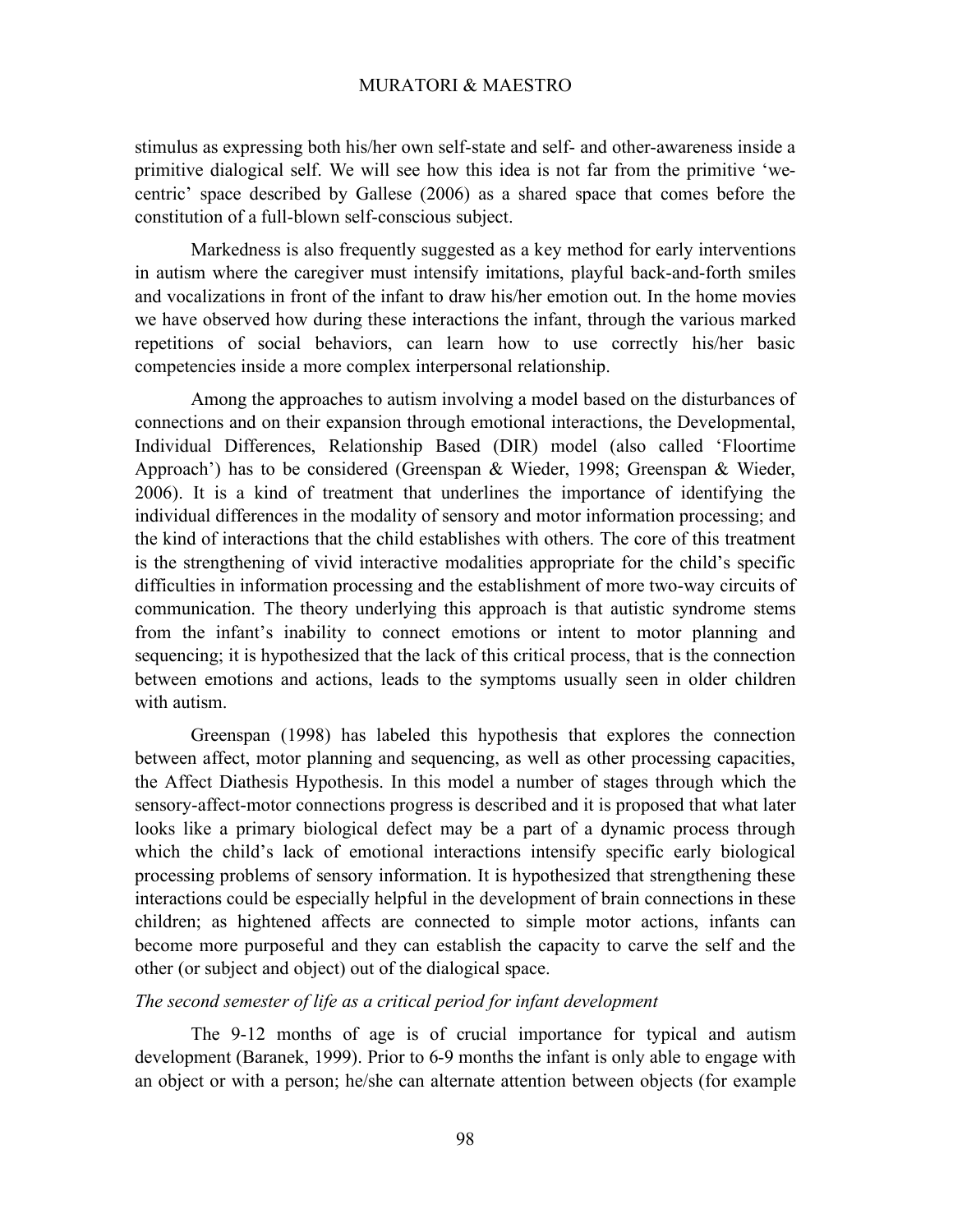the little butterflies upon the cradle) and persons (for example the mother who is approaching or calling the infant), nevertheless the objects are not a part of their interaction. Around 9 months a radical change happens, when the objects are included in interactions as an experience to share with the other. From then infants are not just able to alternate attention but also to coordinate attention between objects and persons. In the same period infants shift from simple to complex patterns of engagement because they become able to show reciprocity in their interactions. These reciprocal, two-way, dialogical interactions are considered a critical step for the development of connections between emotional intent and purposeful action, which can enable the child to begin participating in back-and-forth emotional signaling.

We have seen in the home movies that infants leading into autistic patterns did not fully make this transition from simple patterns of engagement into complex emotional and problem solving interactions. Even affectionate autistic infants who are capable of an early engagement, do not shift, for the most part, towards this early continuous exchange of signals. They are more often withdrawn and hypoactive, with poor social interaction, difficulties in eye contact, and lack of emotional modulation (Maestro, Muratori & Cesari, 2005a). Nevertheless, many infants who have later evidenced the autistic pattern, could focus, during the first year of life, on objects, experience some affection and warmth, and even enter into simple reciprocal interactions. Perhaps they are able to perform these tasks because these basic social patterns can be carried out by single brain areas; but to engage in complex reciprocal patterns need more complex connections between different brain area which seems the core feature of these children.

The second semester of life as a critical period for the development, or failure in autism, of these brain connections is confirmed by the Courchesne finding (Courchesne, Carper & Akshoomoff, 2003; Courchesne & Pierce, 2005a) of two phases of brain growth abnormality in autism: a reduced size at birth and a sudden and excessive increase in head size in the second semester of life. This neurobiological data is interpreted, by the author, as the expression of a disorder involving brain maturation, with abnormalities in the developmental pruning and apoptosis (or programmed cell death). We have suggested that the clinical correlate of this neurobiological finding can be found in the increasing symptom constellation during the second semester of life (Maestro, 2005a) when, in infants with autism, the shift from simple to complex social behavior does not happen.

Also Baron-Cohen (2005) in his recent revision of the theory of mind system stresses the importance of the 9-14 month period which is characterized by the emergence of the Shared Attention Mechanism or SAM. In the original model, when this mechanism comes in line it allows the overcoming of dyadic representations (that are determined by intentionality and eye direction detectors already present in the infant), and the building of triadic representations. In the new model, Baron-Cohen,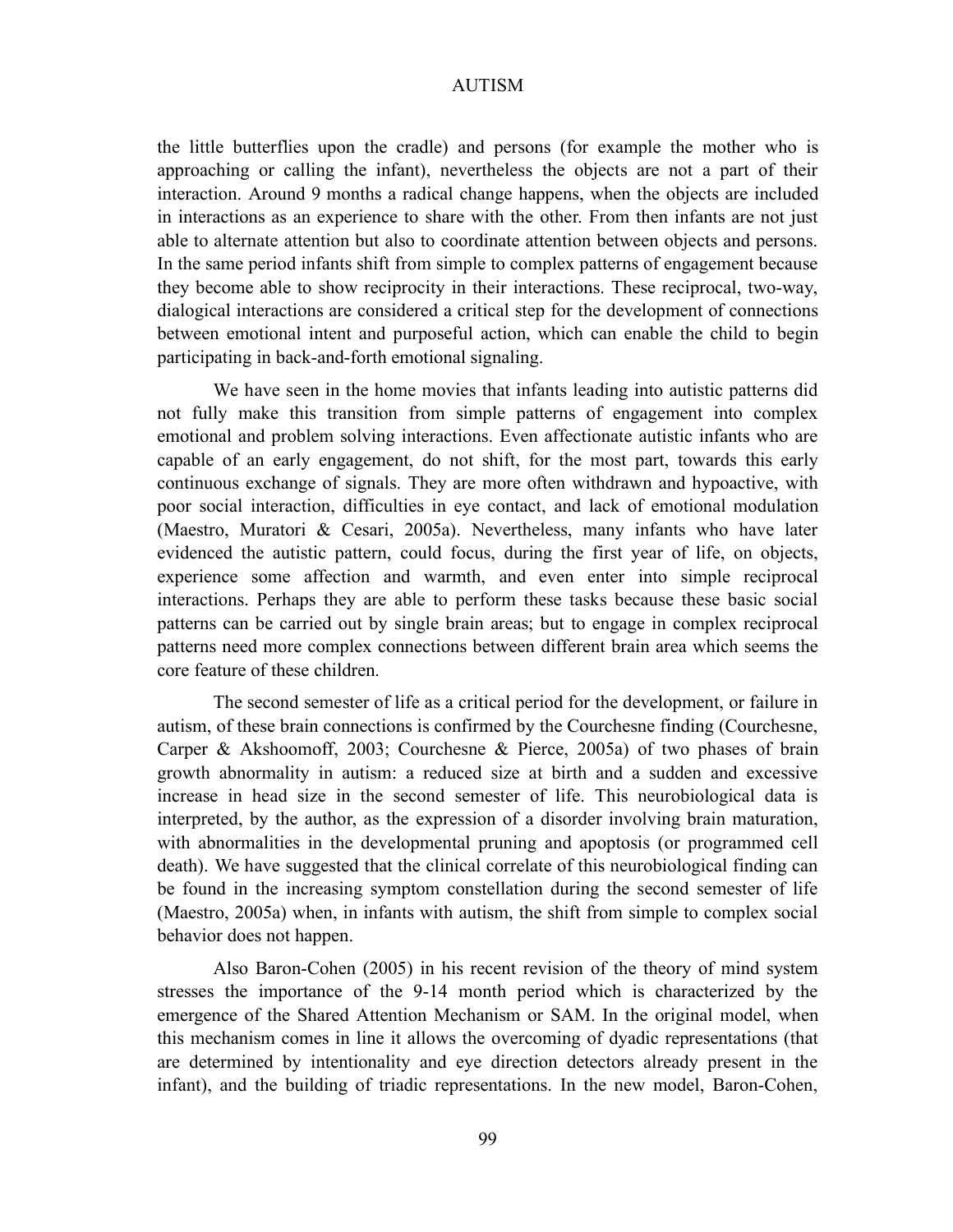after admitting the key omission of affect in the previous model, proposes that, in the same 9-14 month period and thanks to SAM, the dyadic representation of an affective state can also be converted into a triadic representation allowing for the development of the empathizing system whose dysfunctions are seminal for the understanding of autism.

## *Autism as a primary deficit in intersubjectivity*

Research on infants with autism as they are videorecorded in home movies, has shown that autism is organised around fluctuating deficits in intersubjective skills (Maestro et al, 2001). For example, the anticipation of other's aims is significantly lacking in infants with autism during the first six months of life. In other words, these infants have difficulties in foreseeing the aims of other people, in anticipating other's intentions and therefore they are less interested in the caregiver's actions.

It was about thirty years ago that Colwin Trevarthen proposed that purposeful intersubjectivity is fundamental for human mental development. He described a primary intersubjectivity (Trevarthen, 1979) that is the innate wiring of the newborn to interpersonal contact making synchronic exchanges possible, so that, from the very beginning onwards, infants and mothers show protodialogic behaviours in which they time their behaviour in a bidirectional coordinated way. The infant is thus shown to possess an immediately responsive conscious appreciation of the adult's communicative intentions. Around the middle of the first year, the baby's increasing interest in objects is observed to grow in competition with the earlier motives for protoconversational play, leading, during the second half of the first year, to the elaboration of more lively games with objects. Just before the end of the first year, there is a rather sudden development of joint interest on behalf of the mother and her infant in their surroundings. An important stage in mental activity is represented by the development of joint mother–infant attention towards external objects. The development of these joint attention sequences is, according to Trevarthen, an expression of secondary intersubjectivity (or person–person–object awareness) and has major consequences for the way the adult acts and talks to the child (Trevarthen & Aitken, 2001). Despite the fact that even in the first phases a certain kind of 'other awareness' exists, it is around the end of the first year of age that a discrete and strong sense of self and other is achieved. Along these lines, Stern (1985) has described an emergent sense of self since the beginning of life discriminated from the sense of other; such a sense of self would evolve around the second half of the first year into a sense of self-with-other, allowing more complex states of self- and other-awareness to develop.

As far as intersubjective skills are regarded, we have found that infants with autism showed a specific qualitative deficit in responding to social stimuli, while attention paid to objects did not distinguish autistic from normal infants during the first six months of life; later on, during the second semester of life, there is a tremendous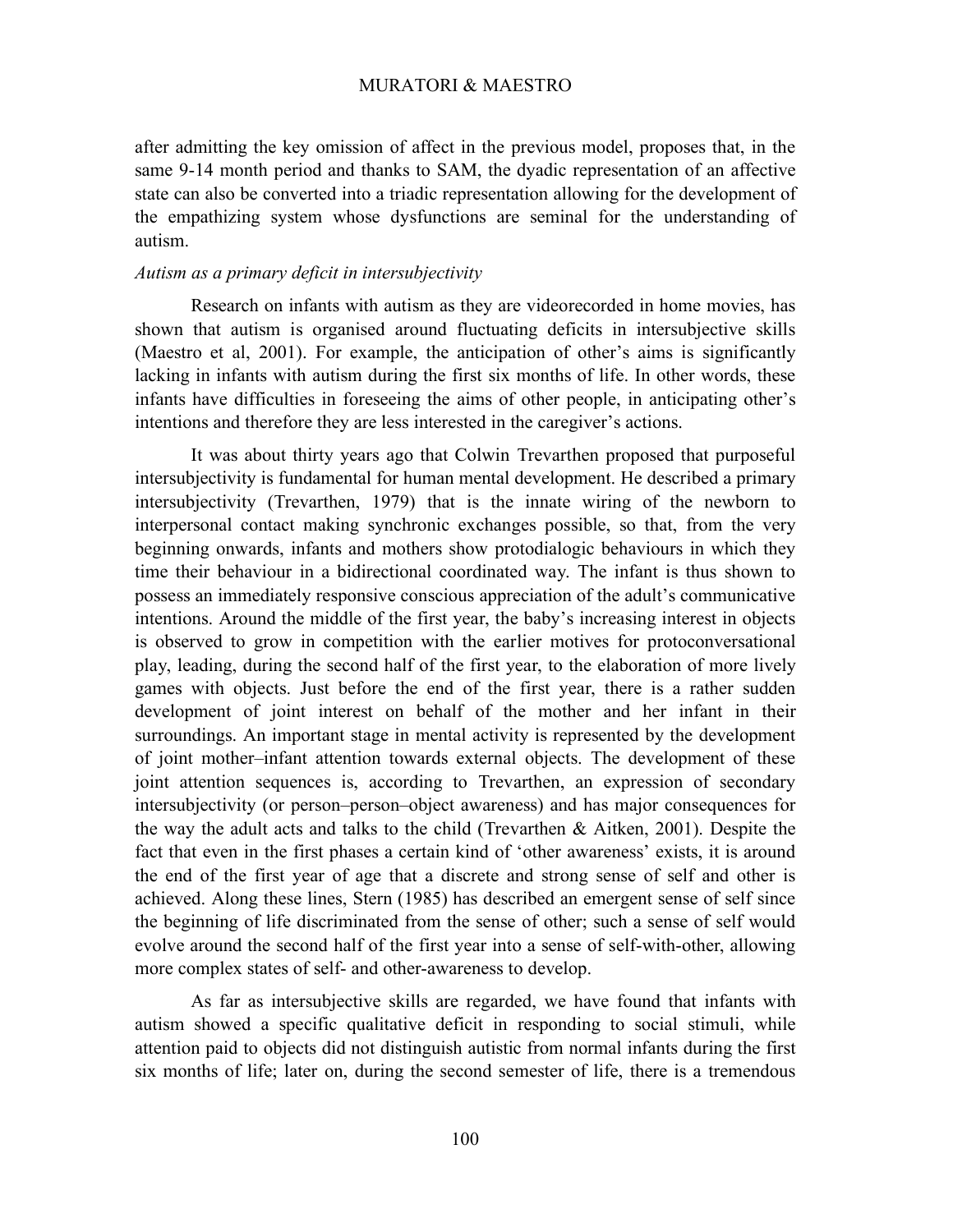increase in behaviors involving attention to non-social stimuli (Maestro, Muratori & Cavallaro, 2005b). Therefore, at the end of the first year children with autism are significantly more attracted by objects than typical children. We propose to interpret the functional magnetic resonance imaging (fMRI) activation of the brain area typically devoted to object perception, during face discrimination in subjects with autism (Schultz et al, 2000) as a downstream effect of this atypical early preferential looking at objects in infants with autism.

### *The object of desire*

Our research shows that the divergent and periodically competing development of object awareness and person awareness, during the first year, is derailed because of the clear preference, in autism, for physical objects. The early preference for objects becomes a specific characteristic of subjects with autism as described by Tony W who said: "I was obsessed with certain things and played in my own way. I make things with Garbage or Junk and play with them…I liked things over people and didn't care about people at all" (see Volkmar & Cohen, 1985, p.47). This distinguishing feature has many clinical and theoretical implications.

Firstly, due to the fact that physical objects cannot predict intentions and have no social relationship, the preference for physical objects can impede the development of both primary intersubjectivity (based on basic social motives of the infants) and secondary intersubjectivity (based on the person-person-object awareness).

As a second remark, the decreased interest in the human face has a devastating effect on the brain, which is programmed to assume that the face (of the mother) is the most powerful visual stimulus for the neurodevelopmental processes underlying infant intersubjectivity. Mother and infant in a face-to-face relationship can be taken as a model of performed intersubjectivity and of the co-construction of the dialogical space (Regina, Fonseca & Bussab, 2006) in which the primitive dialogical self defines self and other in a state of ongoing mutual exchange. Schore (1996) has stressed the importance of eye-to-eye contact in early affective transactions between mother and infant in order to develop the imprinting process. The eyes would be a window through which the infant would have direct access to the affective state of the mother, as well as her infant's eye's having the power to excite her. Eye-to-eye contact is the ideal means for acquiring a dialectical sense of union and of discrimination. So, if face-to-face regular interactions are impaired, the self and other are not carved out from the primary intersubjectivity and the dyad's ability to build up dialogicality could be jeopardised. This defect in the early dyadic social system seems to represent a core feature of autistic disorder, and it is now believed that strengthening dialogical sequences where the children are captured in warm and vivid face-to-face interactions, might provide an important remedial effect in autism. In fact, according to recent insight into the biological maturation of the brain after birth, difficulties in these processes do not allow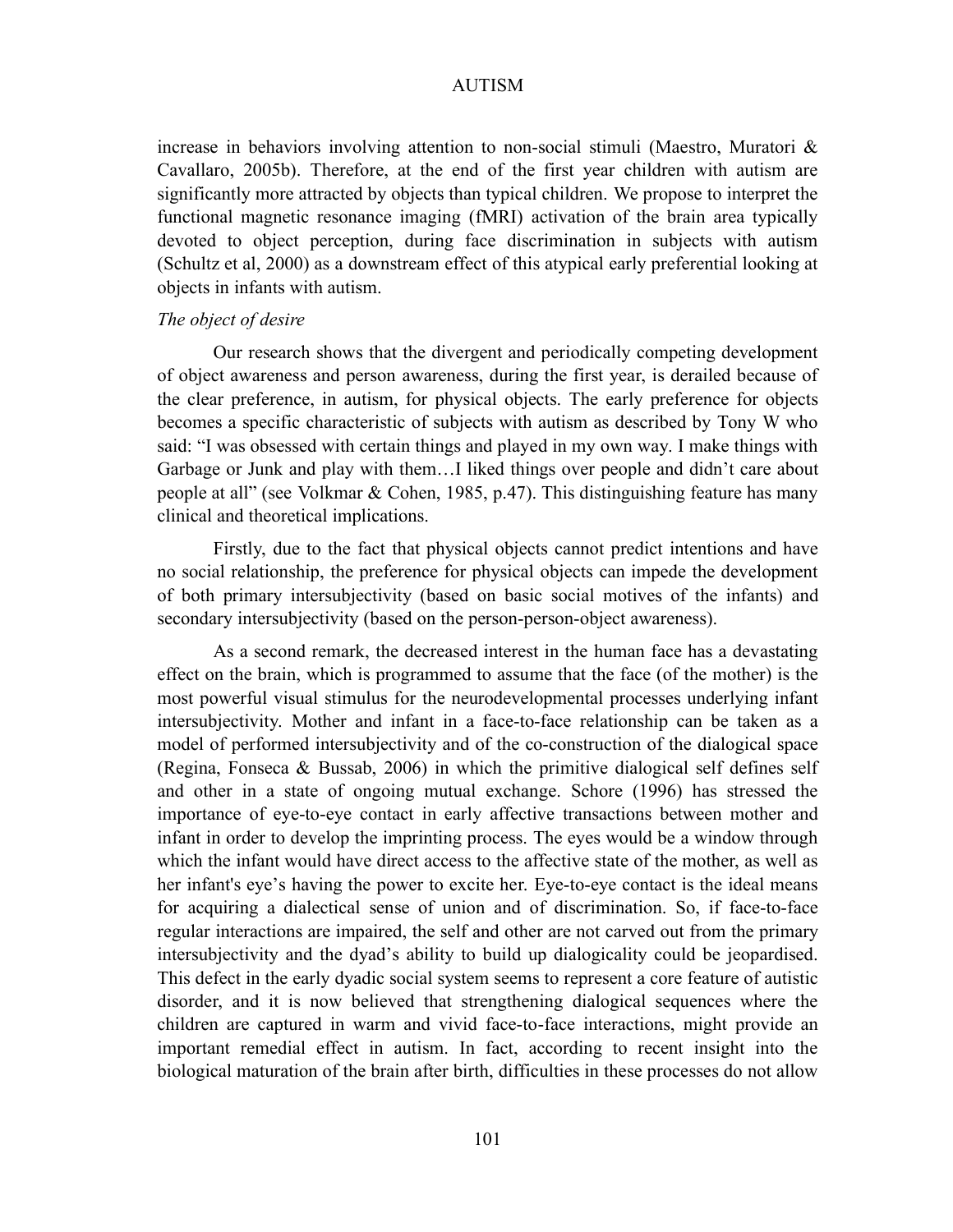for the development of local and long-term connections through which the neurological experience-dependent system grows in typical development. In fact, complex functional brain systems are not ready-made at birth and do not arise spontaneously in development, but are formed in the process of social contact between child and caregivers and between child and itself (Schore, 1996).

As a third remark, the abnormal developmental trajectory of social and nonsocial attention pointed out in our research on home movies, could prevent joint attention from emerging, thus leading us to hypothesize that joint attention should be considered not only a precursor to later theory of mind development, but also a 'postcursor' of earlier psychological processes (Tomasello, 1995). In typical development joint attention behaviours emerge between 6 and 12 months and involve the triadic coordination or sharing of attention between the infant, another person, and an object or event. The degree to which a child is monitoring and regulating the attention to person in relation to object determines the severity of the deficit seen in autism. This does not mean that joint attention impairments cause autism; however, it does suggest that joint attention is a critical downstream effect of earlier difficulties (Mundy, 1995; Charman, 2003). Recognition that joint attention is not a starting point but merely a staging post for early social communicative development - and hence a 'postcursor' of earlier psychological and developmental processes – sheds light on what earlier impairments underlie the weakened development of joint attention skills in autism. Tomasello et al (2005) have proposed a three-step ontogenetic pathway for joint attention as a product of the understanding of both intentional actions of the other and motivation and initiative towards the other. Firstly, around three months, infants understand other persons as animate agents, they share emotions and engage with them in a dyadic way. Behaviorally, they look at them. Secondly, at 9 months, infants understand other persons as goal-directed agents, they share goals and engage with them in a triadic way. Behaviorally they see the other. Thirdly, by 14 months of age, infants understand other persons as intentional agents, they share intentions - and attention – and engage with them in a collaborative way. Behaviorally they attend to the other. We suggest that at this point a loop is formed in which others are definitively incorporated into the self (Hermans & Dimaggio, 2004), while the previous steps can be conceptualised as its precursors. In this process towards the establishment of collaborative actions, the key skill is represented by the declarative motivation simply to share attention with others. This uniquely human social motivation is considered by Tomasello et al (2005) essential to transform the general ape line of understanding intentional action into the modern human line of shared intentionality. This intention and attention to share (feelings, experiences, activities), which in other words we would call a drive to the other or desire, is precisely what lacks in apes and is very weak in infant with autism. The attenuation of the typical capacity of the child to enter into motivated triadic engagement can deprive the developing child with autism of the amount of interactions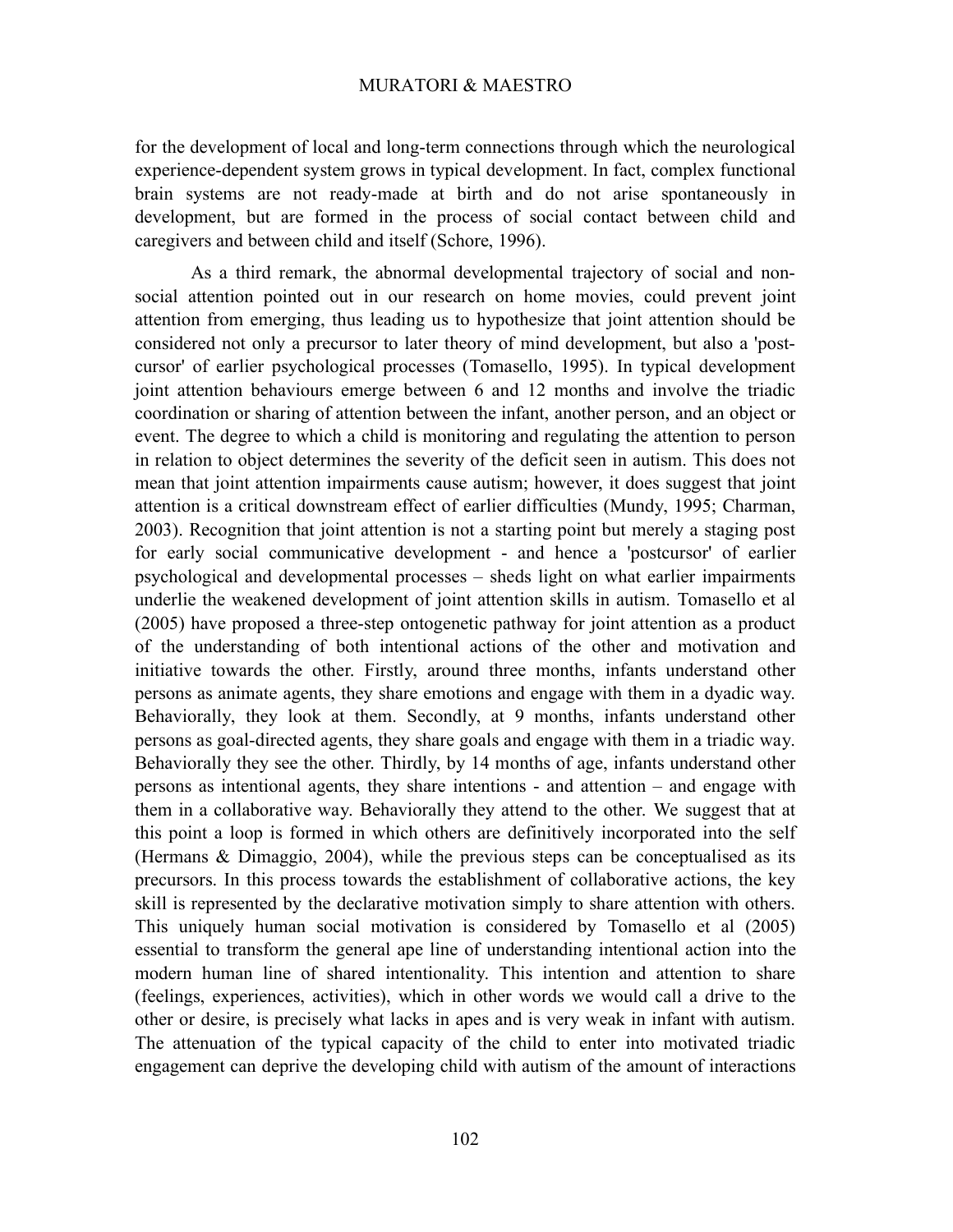that are needed for normal shaping of neural connections involved in the early neurodevelopmental processes (Mundy 2001). We have already described that this transition from dyadic affective state into triadic interaction is also the focus of the revision of the mind reading system proposed by Baron-Cohen (2005), where triadic shared attention is necessary for the full acquisition of the empathizing system.

## *May motherese help the child out of his autism?*

Our research could suggest that the deficit of integration of social and nonsocial attention, which is seminal for the appearance of triadic engagement and for the development of joint intention and attention, has his roots in the early diminished attention to social face-like stimuli. We know that in typical development social interest in faces is associated with specific attention provoked in the infant by the very distinctive manner of an affectionate adult's vocalizations and verbalization in the presence of a baby. Among parental behaviors, solicitations through vocal expressions are paramount. We have observed home movies sequences where, within a very short time frame, a withdrawn infant, who will later develop autism, may begin a joyful interaction when the parent implements a vocal expression using motherese; when this interaction is activated, infants and toddlers with autism can show a social focal attention, their faces light up, unexpected interactive skills can appear, and real protodialogues expand.

Paolo is a six-month-old baby who never looks at his mother, he doesn't orient to her voice, sometimes he looks at his father when he uses a vigorous voice. We have analysed the voice of the mother during an interaction in which she appears very anxious because Paolo doesn't pay attention to her call: 'Paolo, Paolo…look at me…my baby'. The spectrogram of the mother's voice is flat without any prosodic pitch or long pauses. After some minutes the video shows a totally different scenario where Paolo is in a rich verbal and visual dialogical interaction with his uncle. The analysis of uncle's voice show all the characteristic of the motherese. Differences between the spectrogram of the voice of the mother and of the voice of the uncle is plain.

This sequence, along with video sequences of other babies (Laznick et al, 2005) has taught us that the prosodic motherese (or better parentese) is able to capture in dialogical sequences also withdrawn infants with a very weak desire for the other.

Motherese (termed also 'infant-directed speech' because it is specifically and automatically displayed by caregivers when they are in front of an infant, and thus distinctly different from adult-directed speech) has a defined rhythmic, adagio-andante, and melodic feature as well as a prosodic intonation of the voice. It is organised in repeated phrases with heightened pitch, exaggerated intonations, hyper-articulated vowels, fewer syllables in each word or phrase, specific articulations and punctuations, longer pauses. It tends to create slowly changing cyclical narratives of emotion, and it has been found that mothers have a higher affect when addressing their infant with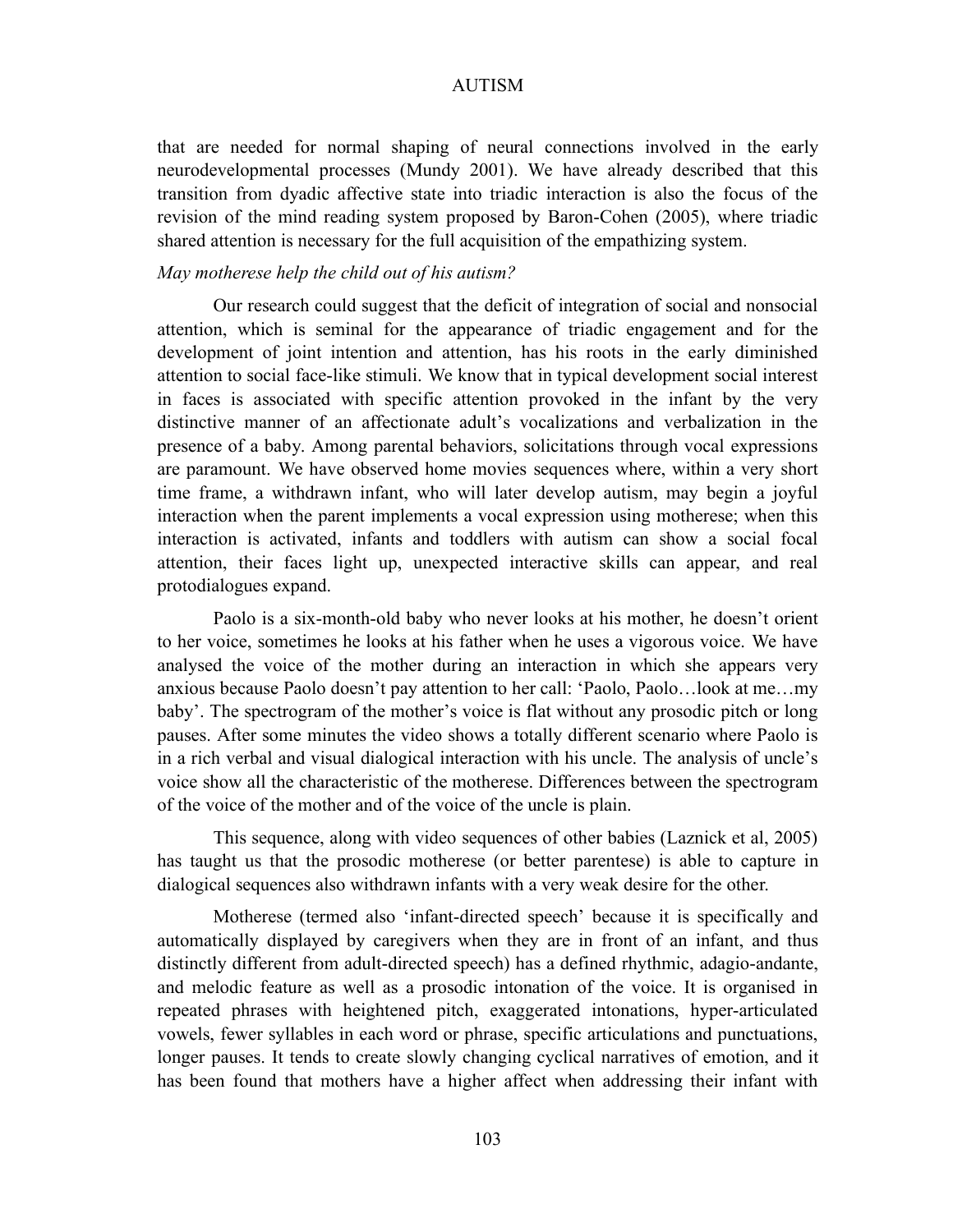motherese. A comparison of parent's speech to infants in different languages confirms that these rhythmic and prosodic features are universal (Fernald, 1989; Fernald & Mazzie, 1991). Fernald has also found that when infants listen to recorded words addressed by the mother to an absent child, the strong attention and increased sucking that occur when the mother talks directly to the child are absent, and he has shown that the reason why the infant showed so little interest in the mother language is because typical prosodic peaks were absent in the recorded voice of the mother.

Observations of more complex interpersonal relationships aroused by the motherese demonstrate the important role of motherese in supporting early integrative functions that are otherwise defective. In other words, these joyful interactions in response to motherese suggest that motherese can help the child out of his autism. Other parental behaviours, even though affectionate and responding with intuitive sympathy to the reduced social feedback of an infant developing autism, do not seem sufficient enough to ameliorate the state of abnormal withdrawal in the infant, because he/she does not possess the regulatory motive abilities to escape this withdrawn state; as a consequence the emergent dialogical capacities will become further undermined without the specific support resulting from a vivid and marked interaction as in motherese. Moreover, research at the University of Sidney (Burnham, Kitamura & Vollmer-Conna, 2002) on the prosody of the motherese in normal dyads, has shown that the baby's reactions to the mother ameliorate the prosodic pitch in the motherese of the mother; thus motherese emerges not just as a specific adult language which is activated in front of an infant but a true co-construction inside a very precocious development of dialogical self. It could be of interest that, in our research on social and nonsocial attention, the pathway of the two specular items 'vocalizing to objects' and 'vocalizing to persons' during the first year of life in children with autism has shown, differently from healthy children, a lower increase of social vocalizing and a higher increase of vocalizing to objects (Muratori, Maestro & Laznik, 2005).

Motherese plays a fundamental role in creating social emotional connections. Newborns, like our infant Paolo, while listening to motherese, have increased sucking activity, they focus more on faces, and their attention level increases parallel to the pitch frequency. For this reason motherese is supposed to play an important role for the expression of cortical and sub-cortical connections which are at work in the early development of the brain. When these linkages are not properly formed early in life, a variety of downstream effects may occur. Trevarthen and Aitken (2001) have focused their attention on the child's strong aptitude to motherese and on its central role for the development of neural circuits which allow language as well as emotions and intersubjectivity to emerge. Disturbances in the establishment of these neural circuits in the autistic brain was recently confirmed through different PET and fMRI experiments in adults and children with autism (Boddaert et al, 2003; Boddaert et al, 2004; Gervais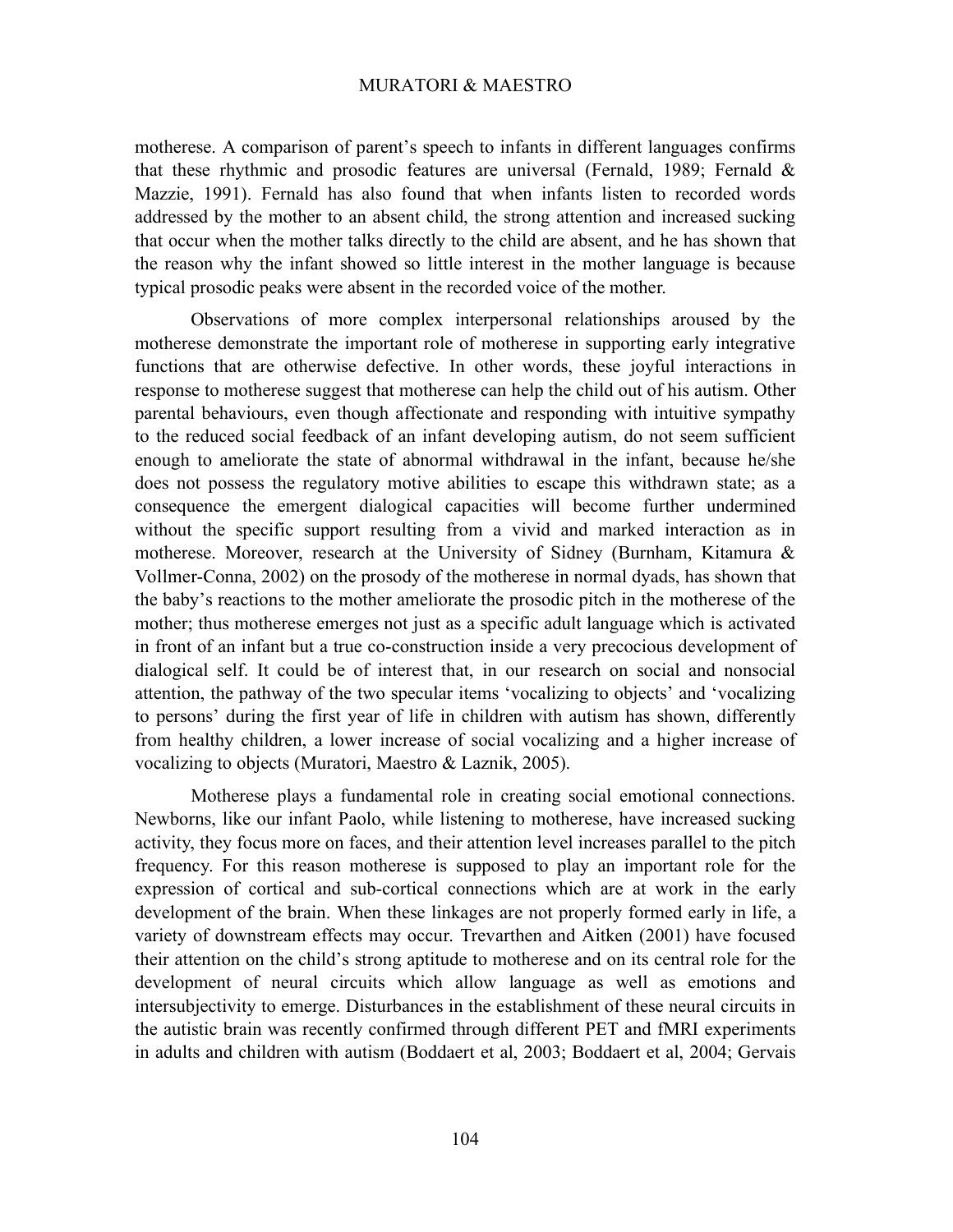et al, 2004). The findings of these studies suggest that abnormal auditory cortical processing is implicated in the inadequate response to sounds typically seen in autism.

Our clinical observations and this neurobiological research on the perception of complex sounds, opens a new field of research in autism that needs to be focused on the musicality of language and on its relation with common verbal language. We suggest that the shift of attention from motherese to usual words without musicality, is impaired in these children because of a deep disconnection, or a non integration, between musicality and language. We can also hypothesize that while musicality has more to do with dialogical self, language has to do with the self/other distinction.

## *Contingency*

Autism emerges from our research as a disorder of performed intersubjectivity, that is a pathology of secondary intersubjectivity which has his roots in dysfunctions of primary intersubjectivity and/or dialogical self. According to the concept of subjectivity as an attribute of acting agents (Trevarthen & Aitken, 2001), infants with autism seem able to exhibit some form of subjectivity; however, they are not able to adapt or fit this subjectivity to other people intentions, that is they are not able to develop actual intersubjective skills. The child's capacity to make this connection typically becomes more apparent around the ninth month, as the child moves into complex chains of emotional reciprocity, and passes from dyadic to triadic engagement. This is the reason why it becomes easier to suspect autism after this age. So, can we imagine that all the developmental deficits in autism are downstream phenomena of a core deficit which is already present during the first months of life? To respond to this question Gergely and Watson (1999) have proposed that autism may be related to a dysfunction of the contingency detection mechanism. According to these authors, typical infants, during the first three months of life, are very sensitive to perfect contingencies between responses and stimulus events which are typically provided by cyclic repetitions of body-centered activities during human interactions. It is hypothesized that perfect contingencies provide an important source of self-calibrating information; thus they are essential for the development of a primary representation of the bodily self as a distinct object, leading to the progressive differentiation of the self. However, selective evolutionary pressure is for adaptation to the external environment, and thus typical infant shifts orientation from these perfect contingencies to environment-based contingencies. In fact, by 3 months of age there is a transition in the preferred target setting of the innate contingency detection mechanism which is accomplished by resetting the contingency detection mechanism from perfect to something less than perfect. Thus, typical 5-month-old infants, in contrast to 3-month-old infants, show a clear preference for non-contingent interactions (Bahrick & Watson, 1985).

Successively, Gergely (2001) has suggested that in infants with autism this normal shift, triggered by maturation experience, in the target value of the contingency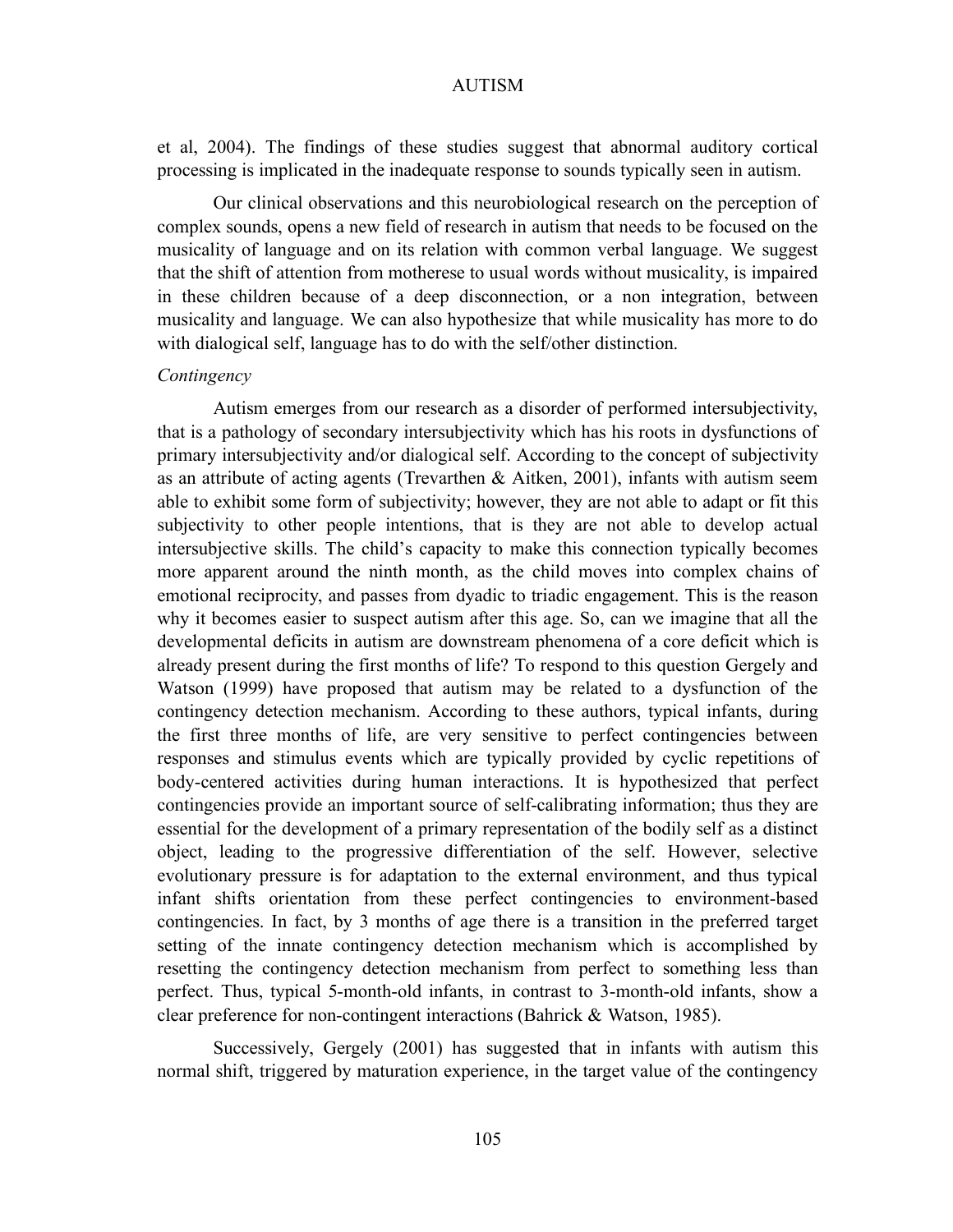detection mechanism does not take place. In fact, in an experimental setting (where 2-3 years-old children sat in front of two TV monitors each displaying a perfectly responsecontingent or a highly but imperfectly response-contingent image of the child's hand movement), he has shown that while typical children preferentially orient toward an imitative feedback of their actions (that is a highly but imperfectly contingent feedback), children with autism spent significantly more time looking at the perfectly contingent feedback than at the imitative feedback. Gergely specifies that this does not imply that children with autism cannot detect the high-but-imperfect imitative contingency; in fact they may well do so, but they have difficulties in resetting their contingency detection mechanism. It is not an all-or-none matter but rather a matter of degree, and it is reasonable to say that the dysfunctional resetting of the 'contingency switch' in autism is a matter of degree of the development of dialogical self and of selfand other-awareness. In fact to prefer less than perfect contingencies means that the infant is developing a sense of the other as a more independent agent interacting with him/herself. On the contrary, the fact that children with autism continue to invest in perfect contingencies can be seen as an underlying factor for the difficulties in the coconstruction of the dialogical self. The result is a failure in motives to move from dyadic (or contingent) engagement to triadic (or non-contingent) engagement and to collaborative actions. This is probably the reason because, in the home videos of children with autism, the expected joyful intersubjective interactions are both much less frequent and more dependent on the type of approach used by the caregiver such as motherese.

# *Autism as a modifier of parent-infant interaction*

We can also reasonably sustain that the persistent infant's preferred contingent relationship rapidly alters the attitude of the parents towards the infant. In fact, we have seen in the experiment by Burnham et al (2002), that the baby's contingent reactions to the mother are able to ameliorate the prosodic pitch in the motherese of the mother. Doussard-Roosevelt, Joe and Bazhenova (2003) have analyzed sequential maternal approaches and the corresponding child responses to these approaches in a free play situation and have identified specific maternal approaches which are particularly effective in eliciting prosocial responses from the child. They have shown how children with autism showed fewer contingent responses to their mothers than typical children, and how their contingency was a function of the type of approach behaviors their mother used. In fact their responses were more contingent when the intensity of the approach behaviour was high and they were more engaged in the interaction when their mothers used nonverbal behaviours such as increased proximity or objects in the interactions.

The specific modification of parent-child interaction have been described in two recent studies that have utilised the home movies of two sisters, one of whom turned out to be autistic, while the other became typical. Trevarthen and Daniel (2005), through a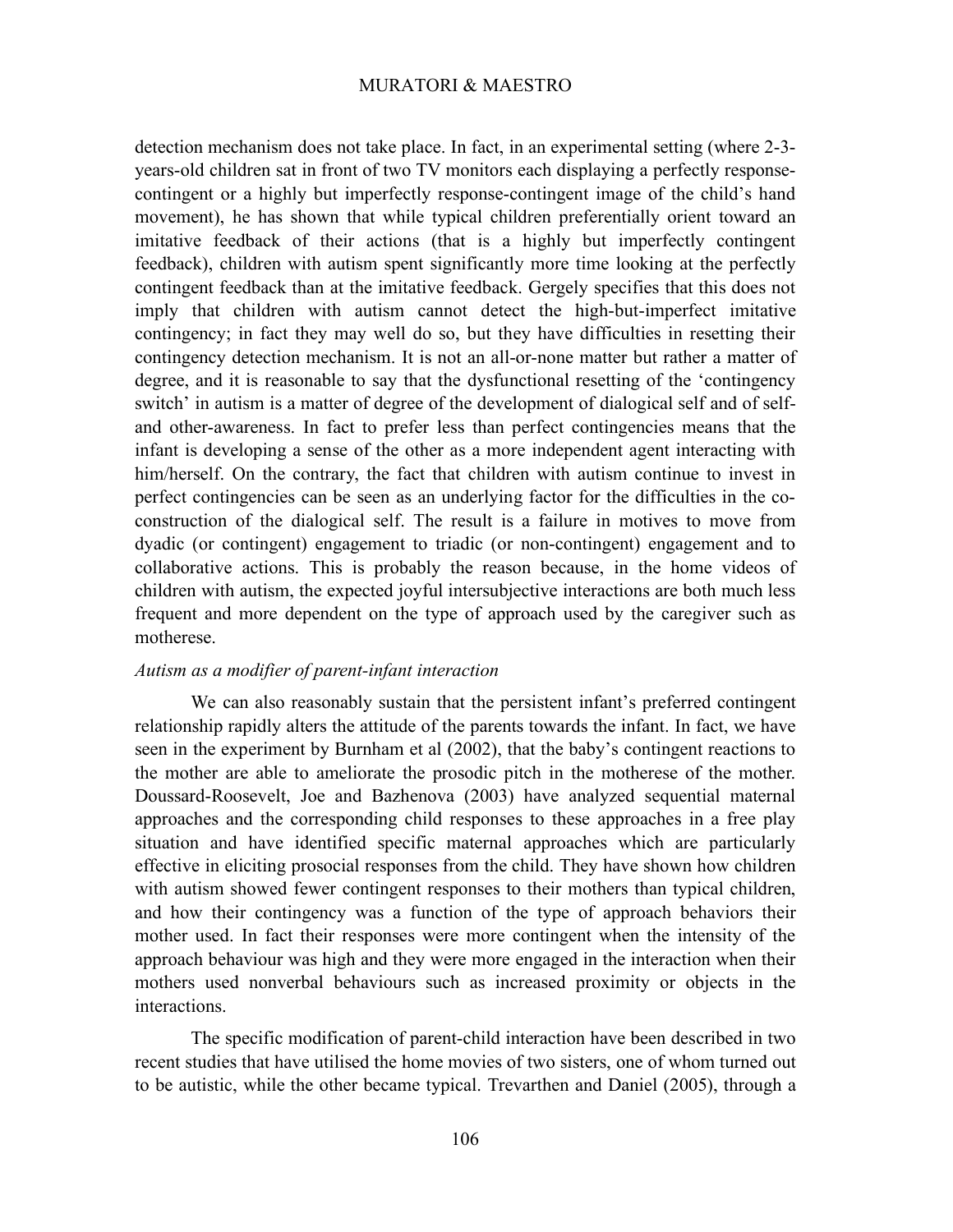microanalytic study of less than one year old twins have pointed out disorganised rhythm and synchrony in the interaction as early signs of autism. They have described a father who, in his attempt to engage his autistic daughter, receives no reinforcement for the social, intersubjective elements of his behaviour, as he does consistently from the developmentally normal twin. The absence of these normal, regulated social rewards tacitly affects the father's rhythms of interaction, and, as a consequence, he becomes more and more insistent and irregular. With the autistic twin the father misses the shared stages of social tension and emotional build-up; he gives up trying to regulate these shared interactions in favour of frequent periods of physical stimulation. That parental behaviour is interpreted by Trevarthen as a natural adaptive response, on behalf of the father, to the non dialogical daughter.

In the other study, Danon-Boileau (2007) has undertaken a thorough analysis of two parallel situations, involving a mother giving her daughters a bath: the first, who will develop autism, at 5 months of age, and the second, who will have typical development, at 3 months of age. The two bath scenes, which were filmed at a distance of two years, are comparatively similar, and they are considered by the author as a particular moment of intimacy in the interaction where the goal of care is mixed with the goal of play based on pleasure and shared behaviours. The paper is focused on the child's behaviour and on the mother's discourse during this particular early interaction. Posture, facial expression and gaze are quite different in the two infants: the typical daughter clings to her mother's gaze, her body is relaxed and she produces signs that can be interpreted by the mother, and by the observer, as signs of pleasure; while the other has poor eye contact, absence of mimicry and queer posture so that she seems to cling to her own self without any signs of pleasure in the interaction. These differences are taken as an explanation of why the mother, whose language is usually marked by the universal ambition to consider the child as a true partner, doesn't behave and talk in the same way with the two infants. With the infant affected by autism, the mother probably feels that something is going wrong, she becomes insecure about her infant as a potential co-thinker, and consequently, compared to typical daughter, she uses a different type of language. She speaks more to this child, her speech is full of elements with a calling function (interjections, questions, rises, syllable lengthening), the use of the child's name has no vocative function but it is an effort to maintain contact, she uses emotive nicknames more rarely (such as 'my little baby' instead of the real name of the baby), the prosody is quite different for the higher intensity and intonation. Differently, with the typical infant the mother can maintain the contact without using speech, and this enables her to make more assertive statements and her prosody comes closer to what can be observed in adult conversation.

The general impression that arises from these studies is that the parent's attitude depends on the child. If the child is socially attentive and dialogical, the parent behaviour is more natural and there are fewer attempts to attract an infant, who is far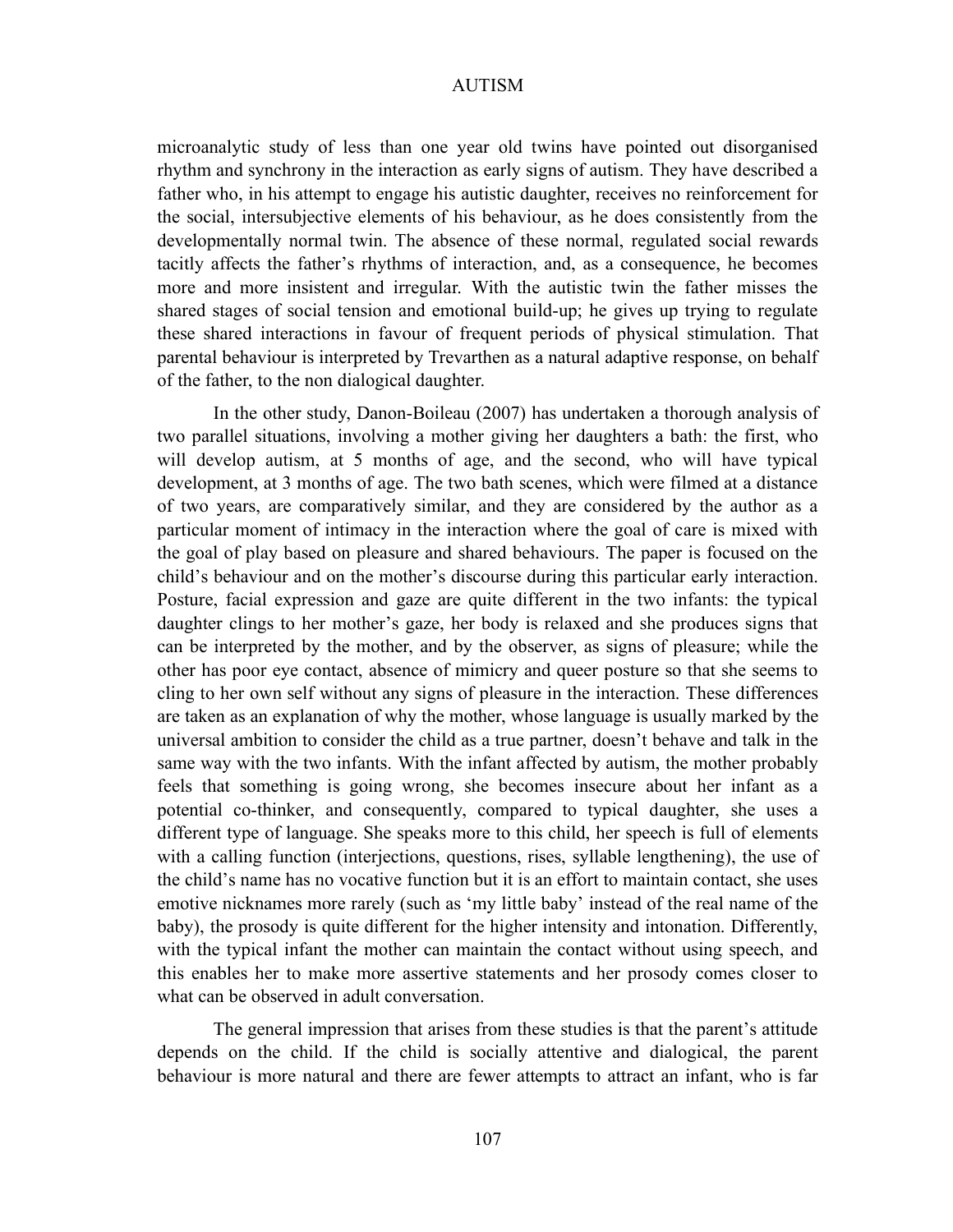from being dialogical, with more physical or verbal stimulation. This general impression is comparable to those of our new ongoing study based on sequential analysis of parent and infant behaviours in a number of home movies of under-one infants with autism. In these videos, infants with autism receive significantly more solicitations to regulate up their mood and arousal compared to infants with typical development.

All these data seem to demonstrate that parents are 'aware' (very early in time and before any conscious concern) of the abnormal quality of the emotional interaction of their infant and of them as co-speaker and co-thinkers. We have seen that also motherese can be conceived as a co-construction inside dialogicality and it is now possible to hypothesize that it becomes impaired because of the genetically based dysfunction in the contingency detection mechanism.

# *Autism and the mirror neuron system*

A further step in the understanding of the primary difficulties in autism has been achieved starting with the discovery of the mirror neuron system (MNS). This discovery also has many implications regarding the dialogical self and its neurobiological basis. First discovered in the ventral premotor cortex (area F5) of the macaque, mirror neurons fire both while a monkey performs goal-directed actions and while it observes the same actions performed by others (Rizzolatti & Craighero, 2004). This observation-execution matching system is thought to provide a neural mechanism that enables the simulation of the actions of others, thus leading to an understanding of the emotions and intentions associated with those actions. The existence of an analogous MNS in humans has been demonstrated and it has been proposed that its dysfunction early in development could give rise to the cascade of impairments that are characteristic of autism (Gallese, 2006; Iacoboni & Dapretto, 2006). Relevant to a MNS theory of autism is that this system, in concert with activity in limbic centers, may mediate our understanding of the emotional states of others. To examine MNS abnormalities in autism, a group of children underwent fMRI while imitating emotional expressions (Dapretto et al, 2006). Results suggest that, although children with autism performed the imitation task as requested, the neural strategies adopted are quite different compared to typical children. In fact, while typically developing children can rely upon a MNS, whereby the meaning of the imitated emotion is directly felt and hence understood, the MNS is not engaged in children with autism, who must then adopt an alternative strategy of increased visual and motor attention whereby the internally felt emotional significance of the imitated facial expression is probably not experienced. The lack of MNS activity during imitation of emotional expression provides strong support for the hypothesis that early dysfunction in the MNS may be at the core of the social deficits observed in autism.

Complementary to these studies on MNS and its dysfunctions in autism, another brain imaging study (Kennedy, Redcay & Courchesne, 2006) has demonstrated that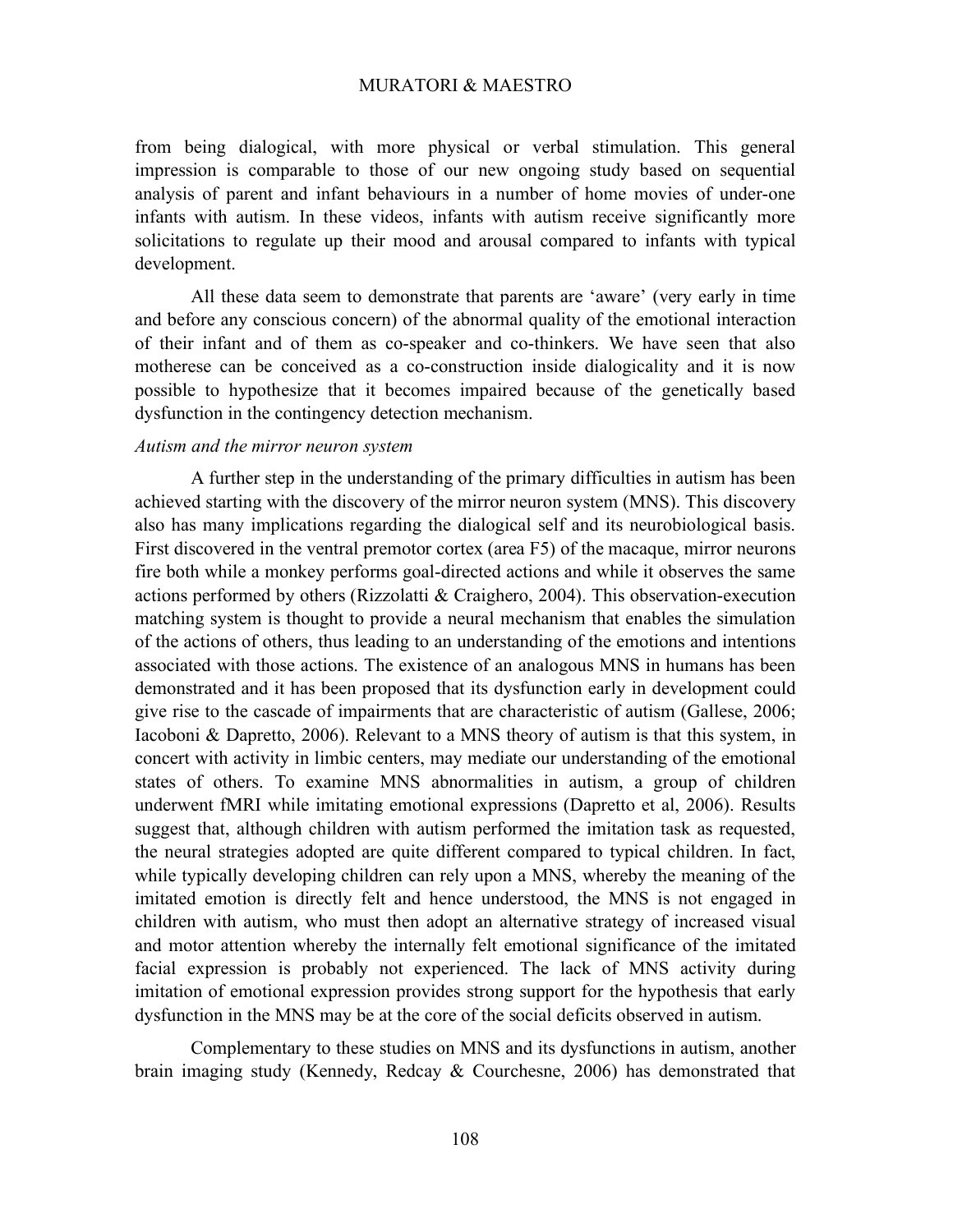patients with autism fail to show differential activity in the 'default state' network (a set of cortical areas that shows tonic, high metabolic activity at rest and that typically reduces its activity while subjects are engaged in cognitive tasks) between rest and a cognitive task. This network is supposed to be related to both self-oriented thoughts and with the processing of external social stimuli. Self and other, similarly to two sides of a coin (Iacoboni, in press), are inextricably linked in the default system; for example the activity in the anterior prefrontal cortex (that fails to deactivate in autism during a cognitive task) is substantially identical when control subjects are performing judgements of self and judgements of others that are similar to self, thus suggesting that to judge others similar to us, we simulate judging ourselves.

The simulation process of the default system (which has to do with the internal aspects of self - and then of the other) provides a reminder of the simulation process in the MNS (which has to do with the external aspects of other - and then of the self). Thus the study on failing to deactivate the default system, together with the study showing MNS deficits in autism, are interpreted, by Iacoboni (in press), as suggesting a unifying principle of the social deficit in autism: what are disrupted are neural systems that support processes related to both internal and external aspects of self and other. We can easily suppose that this disruption represents a core deficit in the development of dialogical self and in the achievement of primary and secondary intersubjectivity.

The dysfunction of the MNS could be also the reason for the difficulties in the anticipation of other's aim which emerges, from our research on home movies, as one of the first behaviors that is able to distinguish typical infants from infants with autism by six months; in fact, at this very early age infants with autism show difficulties in foreseeing the aims of other people and in anticipating others intentions. We suggest that the lack of the anticipation of other's aim is correlated to the defective 'intentional attunement' which is considered by Gallese (2006) as the expression of a core deficit in the MNS of autistic individuals. According to this author, intentional attunement is experienced when confronting the intentional behavior of others and it generates a peculiar quality of familiarity with other individuals, produced by the collapse of other's intentions into the observer's ones. Gallese has proposed that intentional attunement plays a crucial role in intersubjectivity and that most of the social and cognitive deficits in autism are to be ascribed to the lack of a full-blown intentional attunement, probably underpinned by impairments in connectivity and/or functioning of the MNS.

Self and other emerge from the recent literature on MNS as inextricably linked: one cannot exist without the other. It means that in order to see ourselves we must appropriate the vision of others (see Holquist, 1990, about Bakhtin's ideas). Self and other are co-constituted and they are carved out of a more primary intersubjectivity (that is dyadic engagement, according to Tomasello et al, 2005, or a we-centric space, according to Gallese, 2006, or the dialogical self according to Hermans & Dimaggio,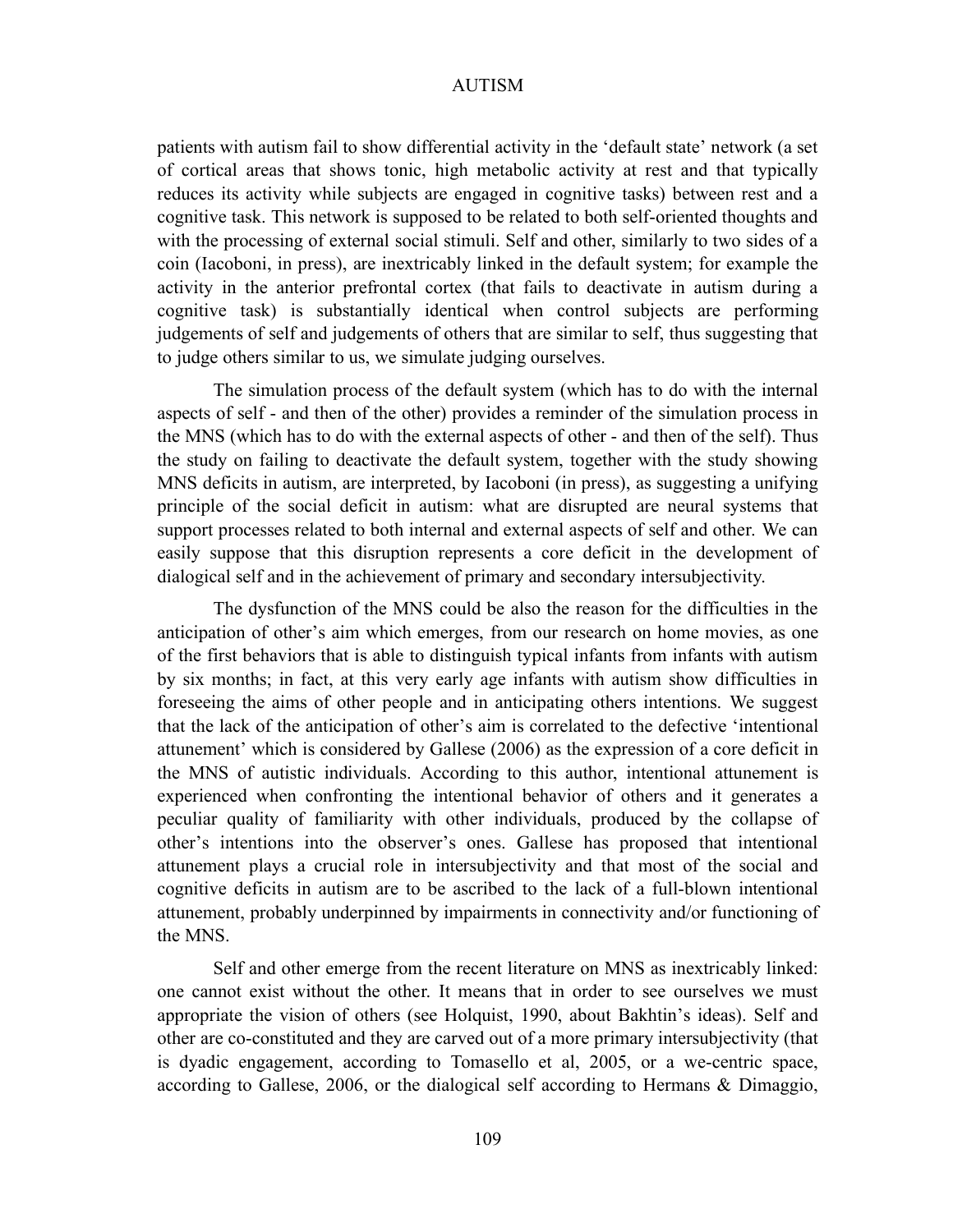2004). Thus, the neural system that deals with internal and external aspects of the self might be crucial for the coding of such primary intersubjectivity in the early developing brain. This set of ideas seems parallel to Bråten's (2003) concept of 'virtual other'; this means infants are born with the concept of other, but this necessary concept (or preconception) is not a sufficient condition for the acquisition of dialogicality. An environmental counterpart has to exist in order to allow for the full development of such a feature. Similar to this idea is the following statement by Tomasello et al (2005): "Although the precise nature of the interaction [between the general ape line of understanding intentional action and the modern human line of shared intentionality] is not entirely clear, our general view is that infants begin to understand particular kinds of intentional and mental states in others only after they have experienced them first in their own activity and then used their own experience to simulate that of others" (p. 688).

#### **Conclusion**

Throughout this paper we have tried to explore the mysterious question proposed by Courchesne (Courchesne et al, 2006, p.577): "how could the desire for social connection not be there in an infant?" Or, even more mysteriously: "how could the desire appear strongly for a time, only to slowly dwindle away, leaving a strange void?"

Autism affects how a developing person moves and responds in the physical and interpersonal environment. Knowledge of the early stages of autism benefits from a scientific theory of intersubjectivity (Stern, 2004) and of its neurodevelopmental mechanisms. In fact, intersubjectivity can discriminate typical children from those with autism during the first year of life; all other deficits, which are usually described as criteria for diagnosis, develop only later in time, and we have suggested that they are downstream effects of earlier disturbances in the capability to transform simple social behaviors in a real and affectionate way. This theory is based on a typical developing child as an active and experience-seeking infant who grows to master the motives of sympathy in joint action from the newborn period (Nagy & Molnar, 2004). In the different psychological theories of early autism this original state is differently described as dyadic engagement, contingency, we-centric space, primary intersubjectivity, intentionality and eye detection detector, all of which are congruent with the concept of a primitive dialogical self (see Table 1). On the contrary, children with autism have difficulties being aware of and relating to others, and these difficulties interfere with the foundations of dialogicality and addressivity (Bertau, 2004). It is our hypothesis that primary deficits in intersubjectivity impairs dialogical capacity and the chance for caregivers to create dialogical interactions with the baby.

In this paper we have pointed out that this early core difficulty not only has increasingly negative effects on infant-parent-infant interactions but they are also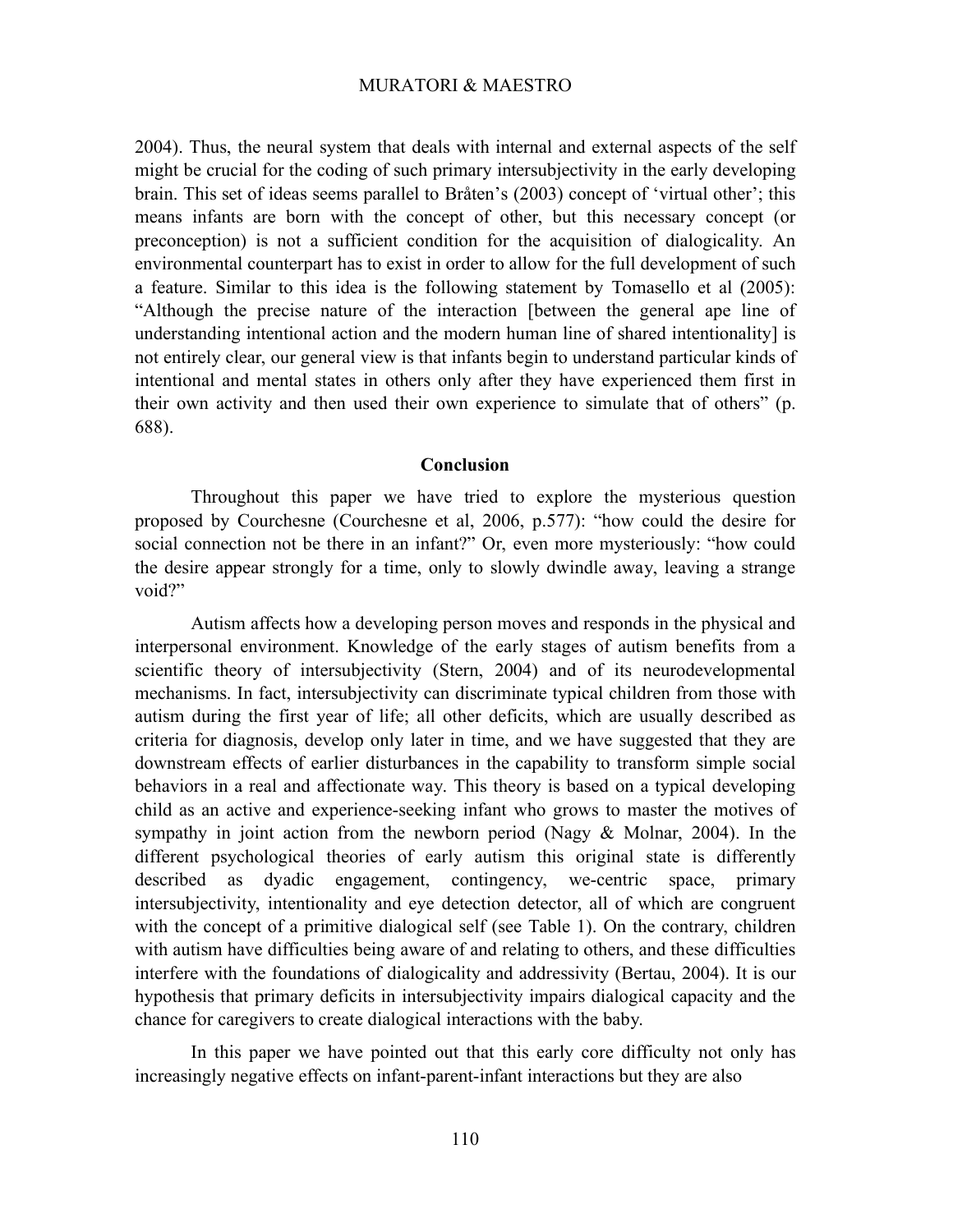| Age<br>(Months) | <b>Brain &amp; Behavioral</b><br>Development                                                                                                                                                                                                                                                                                              | Intersubjectivity<br>(Trevarthen)                                                                                                                                                                                    | <b>Engagement</b><br>(Tomasello)                                                                                    | <b>Empathizing System</b><br>(Baron-Cohen)                                                                                                                                                                                                                                                  |
|-----------------|-------------------------------------------------------------------------------------------------------------------------------------------------------------------------------------------------------------------------------------------------------------------------------------------------------------------------------------------|----------------------------------------------------------------------------------------------------------------------------------------------------------------------------------------------------------------------|---------------------------------------------------------------------------------------------------------------------|---------------------------------------------------------------------------------------------------------------------------------------------------------------------------------------------------------------------------------------------------------------------------------------------|
| $1 - 3$         | From the sparse neural<br>circuitry of newborn to the<br>increase in the complexity<br>of dendritic arborizations.<br>Local connectivity &<br>neuronal migration.<br>Maturation of sensory &<br>perceptual systems<br>(maturation of visual<br>focus).<br>At 3 months the neonatal<br>palmar grasp reflex begins<br>to disappear.         | Primary<br>Intersubjectivity:<br>Fixates eyes with<br>smiling. Expressive<br>with face, voice $\&$<br>hands in proto-<br>conversation. Vocal<br>& gestural<br>imitations increase<br>as oral imitations<br>decrease. | Dyadic<br>Engagement:<br>Shared<br>emotions &<br>behavior.<br>Understanding<br>of animate<br>action.<br>Looking at. | Intentionality<br>Detector:<br>Automatically<br>interprets an agent's<br>self-propelled<br>movement as a desire<br>or goal directed<br>action, a sign of its<br>agency.<br>Eye Detection<br>Detector:<br>Interprets eye-like<br>stimuli as looking at<br>me or looking at<br>something else |
| $3 - 5$         | Invasion of cortical<br>dendrites by synapses.<br>Neuronal differentiation &<br>growth; dendritic & axonal<br>growth; axonal<br>myelinization. Minicolumn<br>as a fundamental unit of<br>information processing are<br>growing.<br>Smooth visual tracking<br>develops. The baby looks<br>more at the new objects<br>(recognition memory). | Person-Person<br>Games:<br>Often looks away<br>from partner in<br>communication,<br>attracted to objects.<br>Enjoys body<br>movement games &<br>baby songs.<br>Attracted to own<br>mirror image.                     |                                                                                                                     | <b>Emotion Detector:</b><br>Interprets affective<br>states. Affective states<br>in the observer<br>triggered by<br>recognition of<br>another's mental state                                                                                                                                 |
| $5 - 8$         | Tremendous increase in<br>synapse number. Pruning<br>& apoptosis.<br>Reaching with hand is<br>well-directed. Grasping<br>objects. Manipulative play.<br>to reach a goal.                                                                                                                                                                  | Games with Objects:<br>Watches partner's<br>hands, attracted to<br>games with toys<br>moved by partner.<br>Imitation of hands,<br>pointing & clapping.                                                               | Triadic<br>Engagement:<br>Shared goals<br>& perceptions.<br>Understanding<br>pursuit of<br>goals.<br>Seeing         | <b>Shared Attention:</b><br>Interprets if the self $&$<br>another agent are $-$ or<br>are not – perceiving<br>the same event                                                                                                                                                                |

# **Table 1. Key Events Marking Changes in Development of Dialogical Self During the First Year of Life**

(Table 1 continued on next page)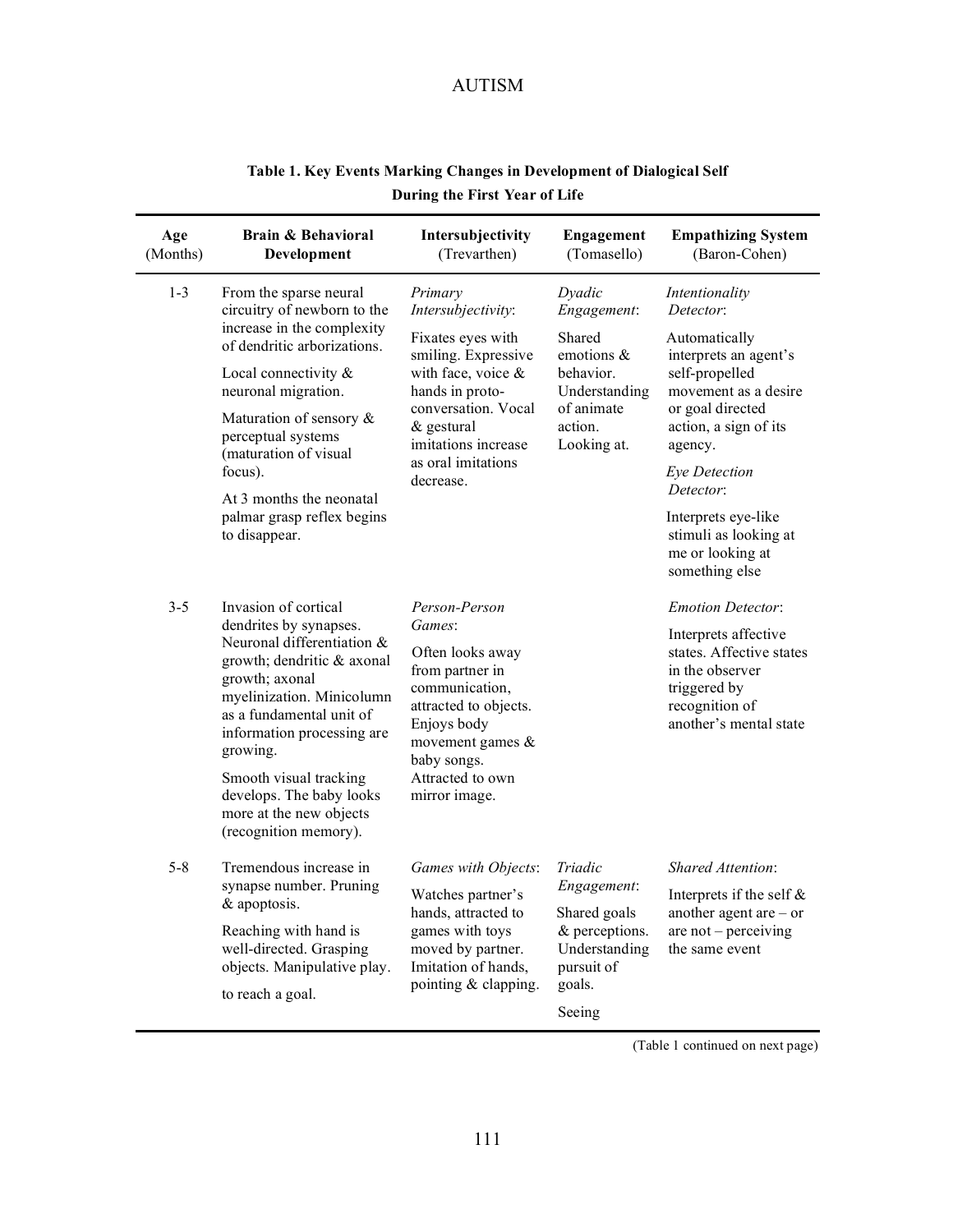|  | <b>Table 1</b> (continued) |
|--|----------------------------|
|--|----------------------------|

| Age<br>(Months)                  | Brain & Behavioral<br>Development                                                                                                                                                                                                                                                                                                                                                                                           | Intersubjectivity<br>(Trevarthen)                                                                                                                                                                                                                                                                 | Engagement<br>(Tomasello)                                                                                           | <b>Empathizing System</b><br>(Baron-Cohen)                                                                                                                                  |
|----------------------------------|-----------------------------------------------------------------------------------------------------------------------------------------------------------------------------------------------------------------------------------------------------------------------------------------------------------------------------------------------------------------------------------------------------------------------------|---------------------------------------------------------------------------------------------------------------------------------------------------------------------------------------------------------------------------------------------------------------------------------------------------|---------------------------------------------------------------------------------------------------------------------|-----------------------------------------------------------------------------------------------------------------------------------------------------------------------------|
| $5 - 8$<br>(cont <sup>2</sup> d) | Improvement in working<br>memory: baby remember<br>location of hidden objects.<br>Beginning of the child's<br>ability to control behavior                                                                                                                                                                                                                                                                                   | Playful & sociable<br>with family; Timid<br>with strangers.<br>Combines objects in<br>two-handed<br>manipulation.<br>Babbling, & rhythmic<br>banging of objects.                                                                                                                                  |                                                                                                                     |                                                                                                                                                                             |
| $9 - 12$                         | Frontal & parietal cortices<br>grow. The earlier<br>maturating sensory $\&$<br>perceptual systems are<br>integrated with the slowly<br>maturing regions, such as<br>frontal cortex, for higher<br>social, emotional &<br>cognitive functions.<br>Strategic, executive<br>thinking. The integration of<br>limbic (amygdala) &<br>endocrine systems into the<br>memory network creates<br>the basis for separation<br>anxiety | Secondary<br>Intersubjectivity:<br>Shares tasks with<br>objects. Shows pride<br>in learned skills $\&$<br>possession of objects.<br>Uses voice $&$ gesture<br>to seek other's<br>attention; complies<br>with gestural & vocal<br>directives; follows<br>gaze & pointing.<br>Imitates first words. | Collaborative<br>Engagement:<br>Joint intentions<br>& attention.<br>Underst&ing of<br>choice of plans.<br>Attending | <b>Empathizing System</b><br>$(TESS)$ :<br>Allows an empathic<br>reaction to another's<br>emotional state.<br>Ensures that<br>organisms feel a drive<br>to help each other. |

inextricably linked to a deviant path of the biological maturation of the social brain. Among the most important we have considered unbalanced local versus long-distance connectivity, activation of neural networks distinct from those employed by non autistic individuals, particularly for socially relevant stimuli such as face and voice, and dysfunction of the mirror neuron system. All these pathways assume an important place in the development of the dialogical self and of the normal dynamic balance between motives for self-directed action and motives for engagement with others' motives. Of particular interest is the MNS hypothesis of autism which, due to its intuitive appeal, has been tested repeatedly in recent years. It provides many insights into the condition of autism and could inspire novel forms for its treatment. According to this hypothesis Gallese has proposed that 'intentional attunement' plays a crucial role in intersubjectivity and that its malfunctioning in autism is the expression of dysfunctions in the MNS.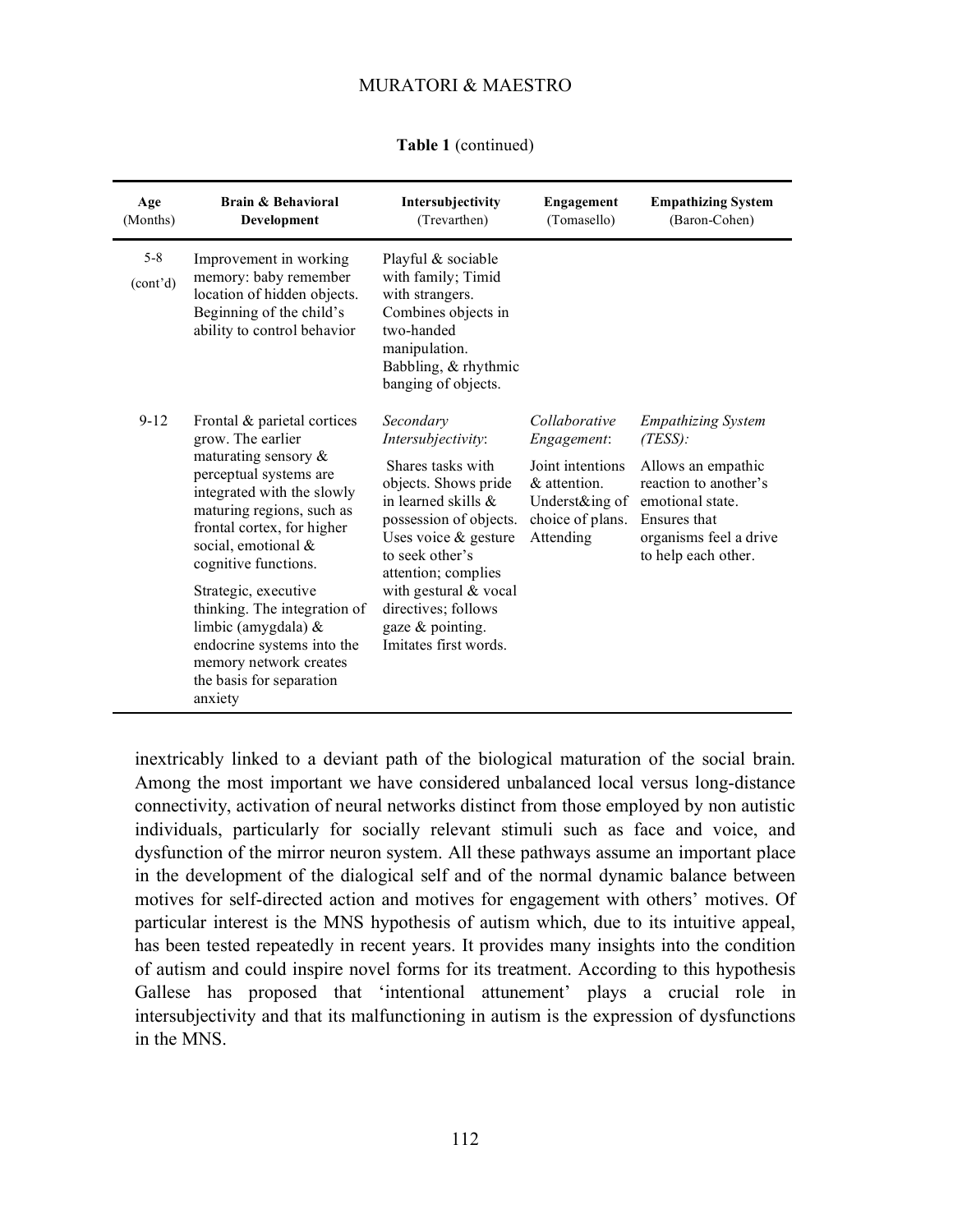As far as infant-parent interaction is concerned we have considered different studies showing that infants with autism display fewer contingent responses to their parents than non-autistic children and that episodes of contingency are a function of the type of approach used by others. In fact, different observations suggest that their responses are more contingent when the intensity of the caregiver's approach behavior is higher and when their parents use nonverbal behaviors such as increased proximity and objects in interaction. We have discussed sequences where infants with autism, when confronted with motherese, show unexpected dialogical competencies. Motherese seems to help the child out of his autism through the creation of dialogical interactions, and we can reason that these sequences are the expression of new cortical and subcortical networks which cannot take place in early brain development. But we have also underlined that motherese is a true co-construction between the infant and the mother, which is quite consistent with the conceptual framework of the dialogical self where others are not simply external, but rather possess, from infancy onwards, both an internal and an external position (Hermans & Dimaggio, 2004).

The framework we have proposed is a sort of unification of different levels of analysis; we think that it will not only provide a test case for theories of normal brain and social development but can also provide therapeutic targets for prevention and remediation of the core deficits in autism. We can imagine that an early intervention program delivered in the context of a dialogical interaction and providing compelling social input to the child, could decrease the cumulative effects of the primary dysfunctions of intersubjectivity and it can also ameliorate deficits in the biological maturation of the social brain. Therefore we need to evaluate how far the proposed framework for early autism dovetails with therapeutic approaches that are specifically designed to enhance the ability of children with autism to engage in dialogical interactions (for example anticipation of other's aim could be considered a key behavior that could be used as an effective form of treatment). We hope that to consider the dialogical self and dialogicality as critical targets for early treatment will enhance possibilities to set the stage for creating appropriate early interventions that could help to develop compensatory strategies and limit the downstream effects of the earlier dysfunctions.

### References

- Bahrick, L.R., & Watson, J.S. (1985). Detection of intermodal proprioceptive-visual contingency as a potential basis of self-perception in infancy. *Developmental Psychology, 21*, 963-973.
- Baranek, G. T. (1999). Autism during infancy: A retrospective video analysis of sensorimotor and social behaviors at 9-12 months of age. *Journal of Autism and Developmental Disorders, 29*, 213-224.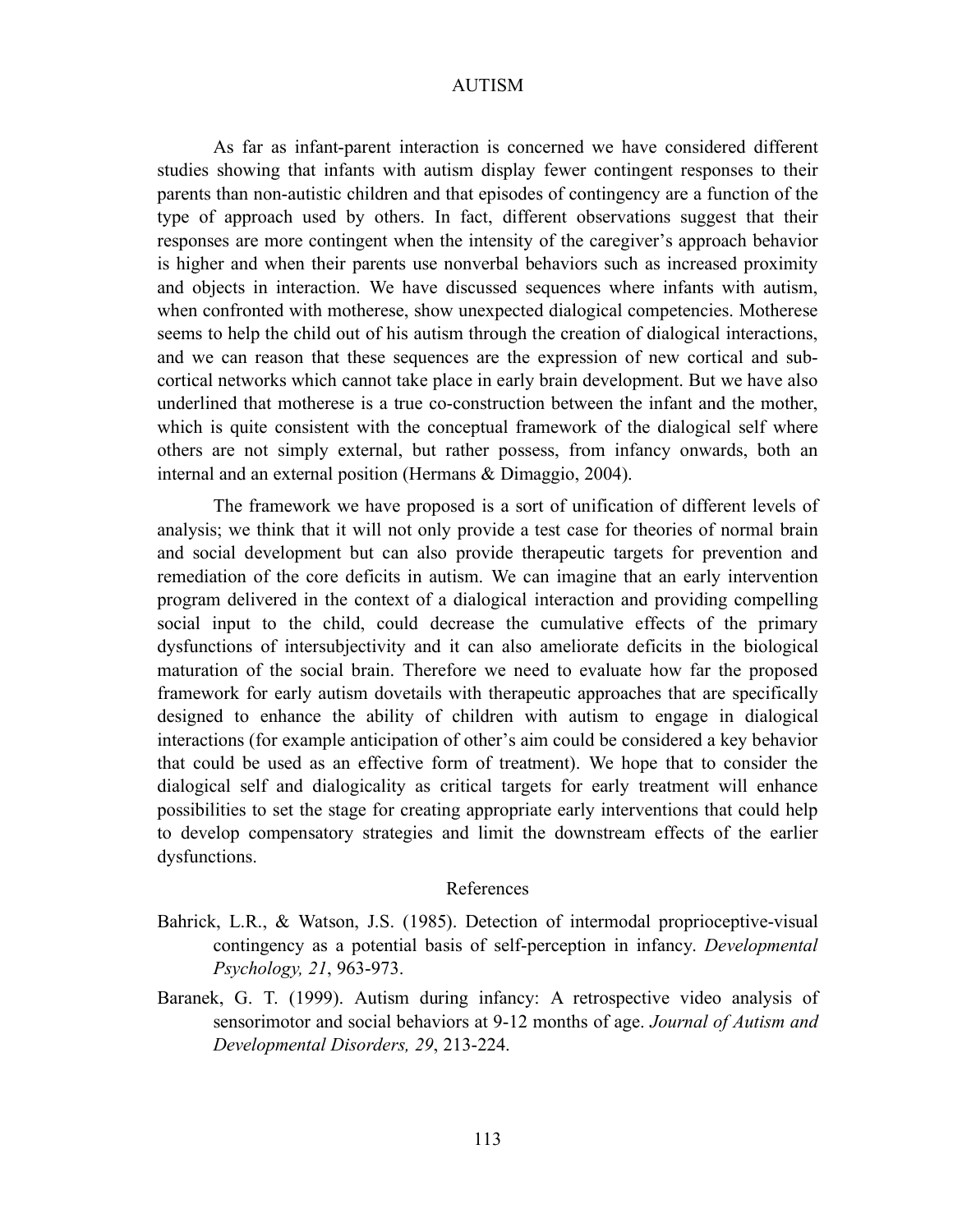- Baron-Cohen, S. (1994). The mindreading system: New directions for research. *Current Psychology of Cognition, 13*, 724-750
- Baron-Cohen, S. (2005). The empathizing system: A revision of the 1994 model of the mindreading system. In B. J. Ellis & D. F. Bjorklund (Eds.), *Origins of the social mind* (pp. 468-492). New York: Guilford Publications.
- Baron-Cohen, S., Leslie, A. M., & Frith, U. (1985). Does the autistic child have a theory of mind? *Cognition, 21*, 37-46
- Belmonte, M. K, Allen, G., Beckel-Mitchener, A., Boulanger, L. M., Carper, R. A., & Webb, S. J. (2004). Autism and abnormal development of brain connectivity. *Journal of Neuroscience, 24*, 9228-9231
- Bertau, M.-C. (2004). Developmental origins of the dialogical self: some significant moments. In H. J. M. Hermans & G. Dimaggio (Eds.), *The dialogical self in psychotherapy* (pp. 29-42). New York: Brunner-Routledge.
- Boddaert, N., Belin, P., Chabane, N., Poline, J. B., Barthélémy, C., Mouren-Simeoni, M. C., Brunelle, F., Samson, Y., & Zilbovicius, M. (2003). Perception of complex sounds: Abnormal pattern of cortical activation in autism. *American Journal of Psychiatry, 160,* 2057-2060.
- Boddaert, N., Chabane, N., Belin, P., Bougeois, M., Royer, V., Barthélémy, C., Mouren-Simeoni, M. C., Philippe, A., Brunelle, F., Samson, Y., & Zilbovicius, M. (2004). Perception of complex sounds in autism: Abnormal auditory cortical processing in children. *American Journal of Psychiatry, 161*, 2117-2120.
- Bråten, S. (1998). Intersubjective communion and understanding: Development and perturbation. In S. Bråten (Ed.), *Intersubjective communication and emotion in early ontogeny*. (pp. 372-382). Cambridge, UK: Cambridge University Press
- Burnham, D., Kitamura, C., & Vollmer-Conna, U. (2002). What's new, pussycat? On talking to babies and animals. *Science, 296*, 1435.
- Casanova, M. F., Buxhoeveden, D .P., Switala, A. E., & Roy, E. (2002). Minicolumnar pathology in autism. *Neurology, 58*, 428–432.
- Charman, T. (2003). Why is joint attention a pivotal skill in autism. *Philosophical Transactions of The Royal Society Biological Sciences, 358*, 315-324.
- Courchesne, E., & Pierce, K. (2005a). Brain overgrowth in autism during a critical time in development: implication for frontal pyramidal neuron and interneuron development and connectivity. *International Journal of Developmental Neuroscience, 23,* 153-170.
- Courchesne, E., & Pierce, K. (2005b). Why the frontal cortex in autism might be talking only to itself: Local overconnectivity but long-distance disconnection. *Current Opinion in Neurobiology, 15*, 225-230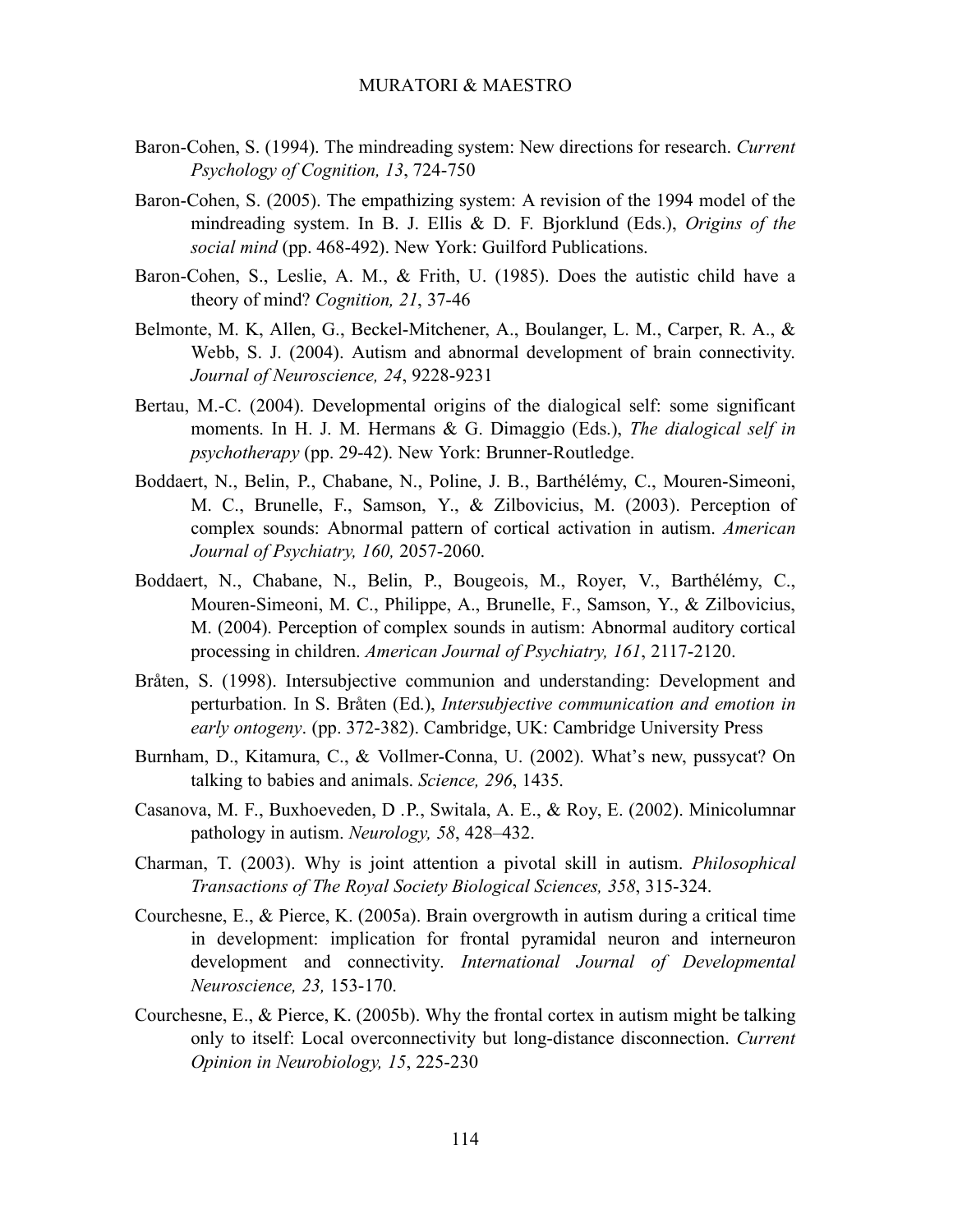- Courchesne, E., Carper, R., & Akshoomoff, N. (2003). Evidence of brain overgrowth in the first year of life in autism. *JAMA: Journal of the American Medical Association, 290,* 337-344
- Courchesne, E., Redcay, E., Morgan, J. T., & Kennedy, D. P. (2005). Autism at the beginning: Microstructural and growth abnormalities underlying the cognitive and behavioral phenotype of autism. *Development and Psychopathology, 17*, 577-597
- Danon-Boileau, L. (2007). Early signs related to posture and communication: the child's attitude, and the mother's reaction. In S. Acquarone (Ed.), *Signs of autism in infants: recognition and treatment* (pp. 63-79)*.* London: Karnac Books
- Dapretto, M., Davies, M. S., Pfeifer, J. H., Scott, A. A., Sigman, M., Bookheimer, S. Y., & Iacoboni, M. (2006). Understanding emotions in others: mirror neuron dysfunction in children with autism spectrum disorders. *Nature Neuroscience, 9*, 28-30
- Dawson, G., Munson, J., & Estes, A. (2002). Neurocognitive function and joint attention ability in young children with autism spectrum disorder versus developmental delay. *Child Development, 73,* 345-358.
- Doussard-Roosvelt, J. A., Joe, C. M., & Bazhenova, O. V. (2003). Mother-child interaction in autistic and nonautistic children: Characteristics of maternal approach behaviors and child social responses. *Development and Psychopathology, 15*, 277-295.
- Fernald, A., & Mazzie, C. (1991). Prosody and focus in speech to infants and adults. *Developmental Psychology, 27*, 209-221.
- Fernald, A. (1989). Intonation and communicative interest in mother's speech to infants: Is the melody the message? *Child Development, 6*, 1497-1510.
- Frith, C. (2004). Is autism a disconnection disorder? *Lancet Neurology, 3*, 577
- Frith, U., & Happe, F. (1994). Autism: Beyond theory of mind. *Cognition, 50,* 115-132
- Gallese, V. (2006). Intentional attunement: A neurophysiological perspective on social cognition and its disruption in autism. *Brain Research, 1079*, 15-24
- Gergely, G., & Watson, J. S. (1999). Early socio-emotional development: contingency perception and the social-biofeedback model. In P. Rochat (Ed.), *Early social cognition: Understanding others in the first months of life* (pp. 101-136). Hillsdale, NJ: Erlbaum.
- Gergely, G. (2001). The obscure object of desire: 'Nearly, but clearly not, like me': Contingency preference in normal children versus children with autism. *Bulletin of the Menninger Clinic, 65*, 411-426.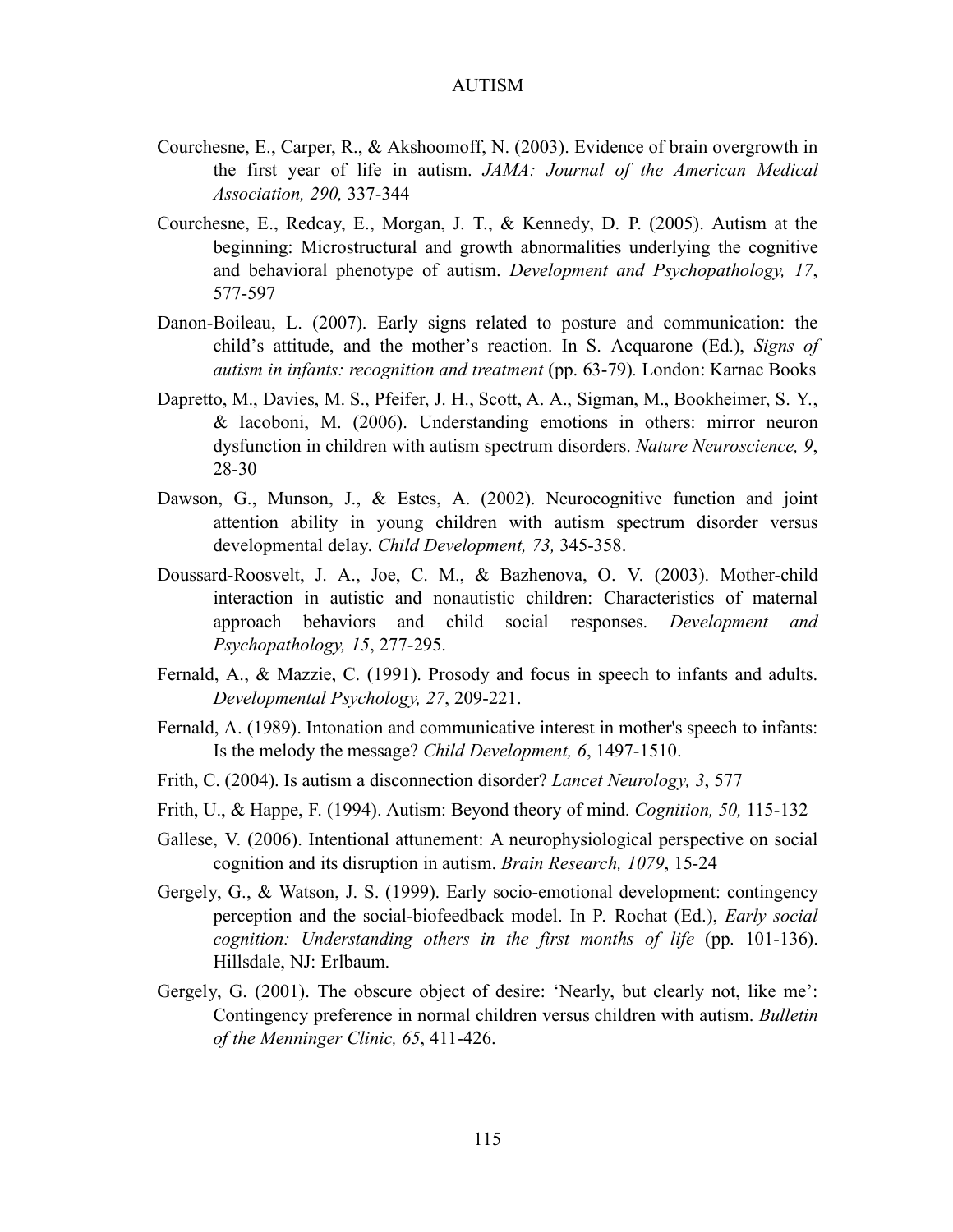- Gervais, H., Belin, P., Boddaert, N., Leboyer, M., Coez, A., Sfaello, I., Barthélémy, C., Brunelle, F., Samson, Y., & Zilbovicius, M. (2004). Abnormal cortical voice processing in autism. *Nature Neuroscience, 7*, 801-802.
- Greenspan, S. I., & Wieder, S. (1998). *The child with special needs: Intellectual and emotional growth*. Reading, MA: Addison Wesley Longman.
- Greenspan, S. I., & Wieder, S. (2006). *Engaging autism*. Cambridge MA: Perseus Books.
- Hermans, H. J. M. & Dimaggio, G. (2004). *The dialogical self in psychotherapy*. New York: Brunner-Routledge.
- Hobson, R. P. (1993). The emotional origins of social understanding. *Philosophical Psychology, 6*, 227-249.
- Holquist, M. (1990). *Dialogism: Bakthin and his world*. London: Routledge
- Iacoboni, M. (In press). Failure to deactivate in autism: the co-constitution of self and other. *Trends in Cognitive Sciences.*
- Iacoboni, M., & Dapretto, M. (2006). The mirror neuron system and the consequences of its dysfunction. *Nature, 7*, 942-951
- Just, M. A., Cherkassky, V. I., Keller, T. A., & Minshew, N. J. (2004). Cortical activation and synchronization during sentence comprehension in highfunctioning autism: Evidence of underconnectivity. *Brain, 127*, 1811-1821
- Kanner, L. (1943). Autistic disturbances of affective contact. *Nervous Child, 2*, 217-250
- Kennedy, D. P., Redcay, E., & Courchesne, E. (2006). Failing to deactivate: Resting functional abnormalities in autism. *Proceedings of the National Academy of Science, 103*, 8275-8280.
- Laznik, M. C., Maestro, S., Muratori, F., & Parlato, E. (2005). Les interactions sonores entre les bébé devenus autistes et leur parents. In M. F. Castarède & G. Konopczynski (Eds.), *Au commencement était la voix* (pp. 171-181). Ramonville Saint-Agne: Érès
- Maestro, S., Casella, C., Milone, A., Muratori, F., & Palacio-Espasa, F. (1999). Study of the onset of autism through home-movies. *Psychopathology, 32*, 292-300.
- Maestro, S., Muratori, F., & Cavallaro, M. C. (2005b). How young children treat objects and people: An empirical study of the first year of life in autism. *Child Psychiatry and Human Development, 35*, 383-396
- Maestro, S., Muratori, F., & Cesari, A. (2005a). Course of autism signs in the first year of life. *Psychopathology, 38*, 26-31.
- Maestro, S., Muratori, F., Barbieri, F., Casella, C., Cattaneo, V., Cavallaro, M.C., Cesari, C., Milone, A., Rizzo, L., Viglione, V., Stern, D., & Palacio-Espasa, F.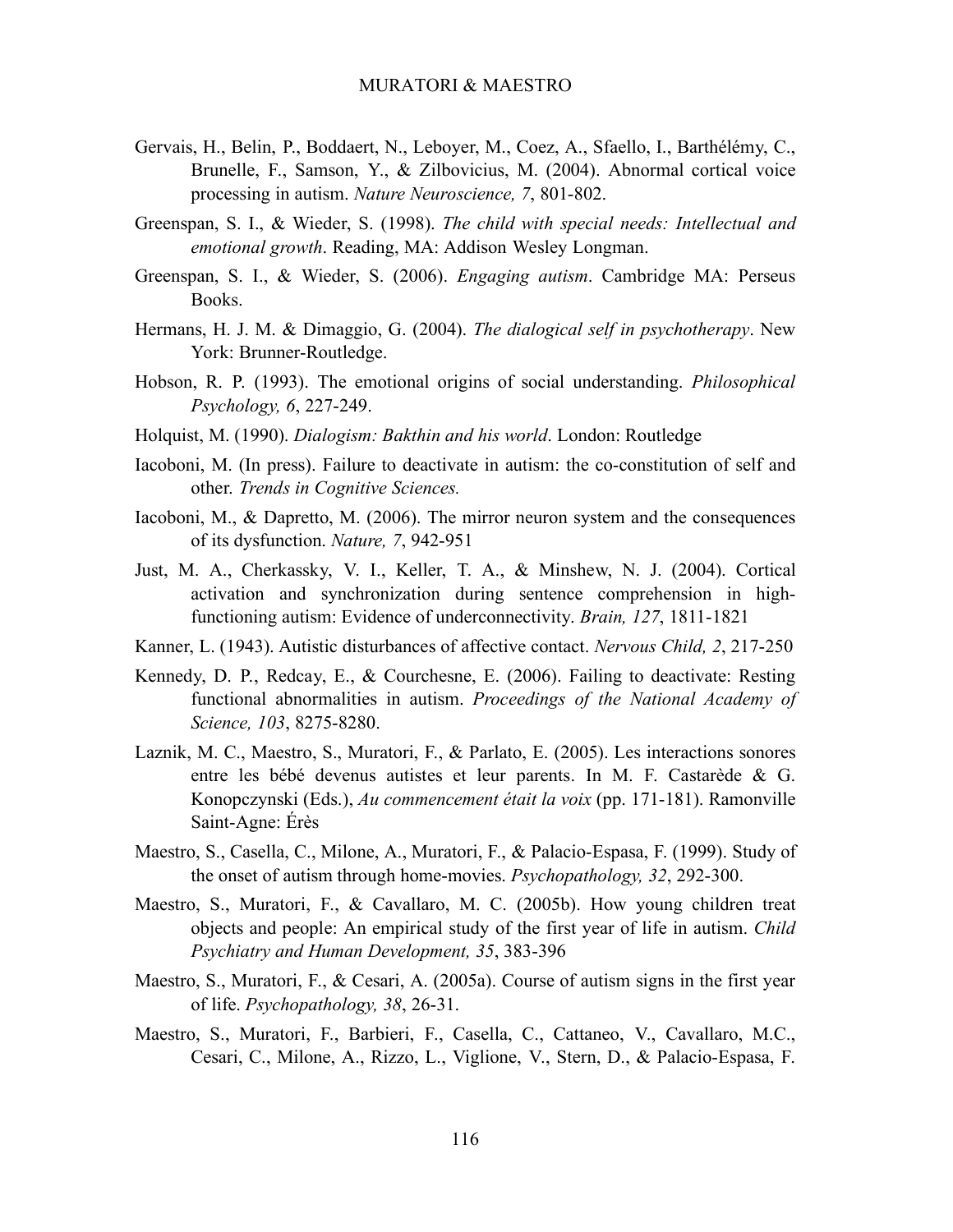(2001). Early behavioral development in autistic children: The first 2 years of life through home movies. *Psychopathology, 34,* 147-152.

- Minshew, N. J., Goldstein, G., & Siegel, D.J. (1997). Neuropsychologic functioning in autism: Profile of a complex information processing disorder. *Journal of the International Neuropsychological Society, 3*, 303-316
- Mundy, P., & Neal, R. (2001). Neural plasticity: Joint attention and autistic developmental pathology. *International Review in Research on Mental Retardation, 23*, 139-168
- Mundy, P. (1995). Joint attention and social-emotional approach behavior in children with autism. *Development and Psychopathology, 7*, 63-82
- Mundy, P., & Crowson, M. (1997). Joint attention and early social communication: Implication for research on intervention with autism. *Journal of Autism and Developmental Disorders, 27*, 653-676
- Muratori, F., & Maestro, S. (2007). Early signs of autism in the first year of life. In S. Acquarone (Ed.), *Signs of autism in infants: recognition and treatment* (pp. 46- 62). London: Karnac.
- Muratori, F., Maestro, S. & Laznik, M. C. (2005). Les interactions sonores dans le contexte de la recherche sur l'autisme à partir de films familiaux. In M. F. Castarède & G. Konopczynski G (Eds.), *Au commencement était la voix* (pp. 183-189). Ramonville Saint-Agne: Érès
- Nagy, E. & Molnár, P. (2004). Homo imitans or homo provocans? Human imprinting model of neonatal imitation. *Infant Behavior and Development, 27*, 54-63
- Ozonoff, S., Pennington, B. F., & Rogers, S. J. (1991). Executive function deficit in high-functioning autistic individuals: relationship to theory of mind. *Journal of Child Psychology and Psychiatry, 32*, 1081-1105
- Palomo, R., Belinchòn, M., & Ozonoff, S. (2006). Autism and family home movies: A comprehensive review. *Journal of Developmental Behavioral Pediatrics, 27,* 59- 68
- Regina, V., Fonseca, J. R. M., & Bussab, V. S. R. (2006). Self, other and dialogical space in autistic disorders. *International Journal of Psychoanalysis, 87*, 439-455
- Rizzolatti, G., & Craighero, L. (2004). The mirror neuron system. *Annual Review of Neuroscience, 27*, 169-192
- Rogers, S. J., & Pennington, B. F. (1991). A theoretical approach to the deficits in infantile autism. *Development and Psychopathology, 3*, 137-162
- Rubenstein, J. L., & Merzenich, M. M. (2003). Model of autism: Increased ratio of excitation/inhibition in key neural system. *Genes Brain Behaviour, 2*, 255-267